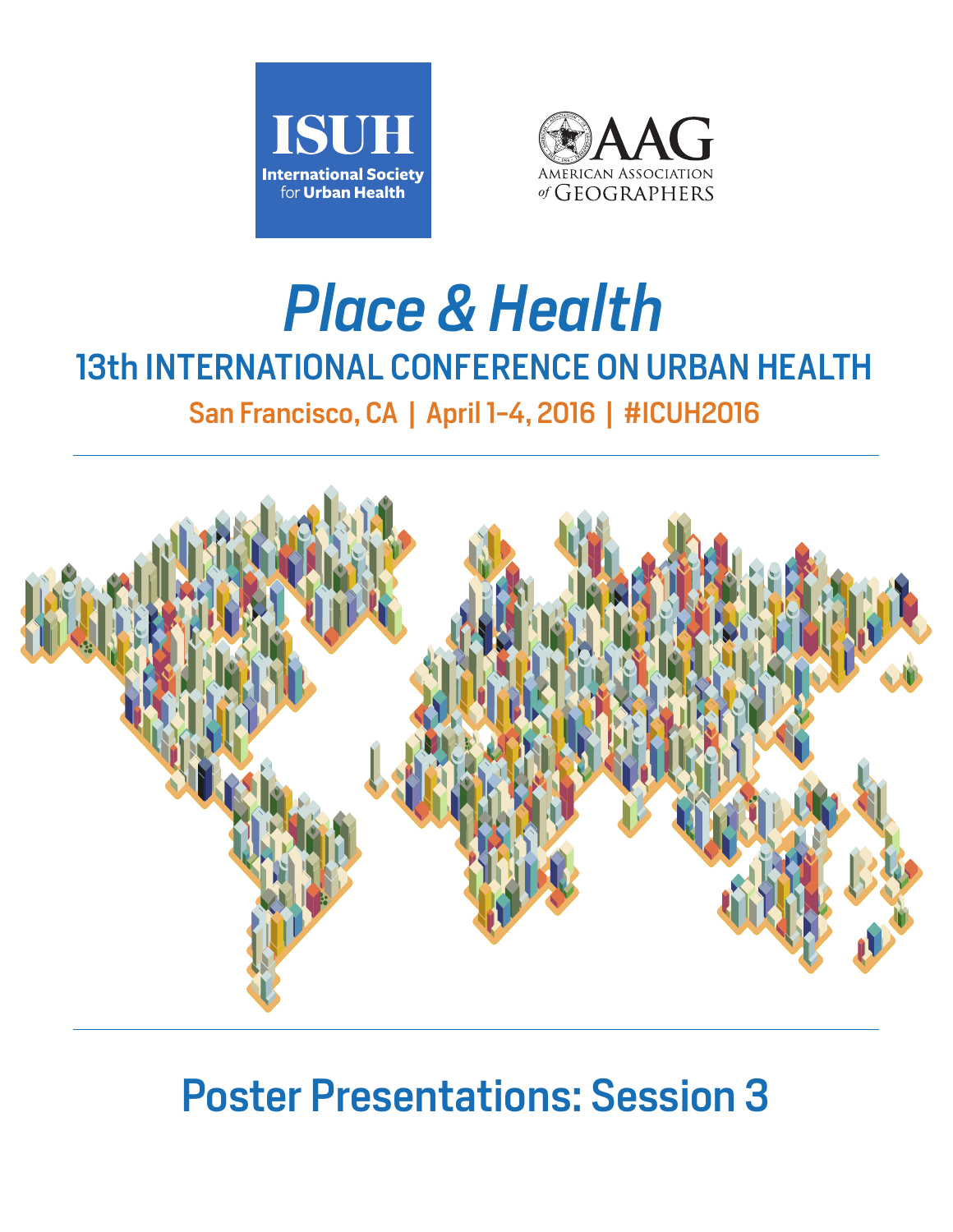# **Housing and Health: What are the Problems and Where Can We Find Them?**

#### **Authors**

- 1. Dr. Carrie Beth Lasley (Wayne State University)
- 2. Dr. Lyke Thompson (Wayne State Unviersity)

# **Abstract**

Recent and current research on Healthy Homes in the United States, based on an English approach to identifying risks in the home environment, have helped to determine what risks are prevalent in three United States cities in different geographic environments. We now understand more about how American housing impacts health and how it compares to peers in the United States and England. Can we take what we know and translate it into a predictive service model that will help communities to better deploy assistance where it is needed most. This study explores how such a model may be developed and implemented in American cities where data about health hazards in the built environment are being collected.

# **Geospatial Analysis to Identify Census Tracts with TB Clusters and Associated Socio-Economic Factors in a Local Health Department**

### **Authors**

- 1. Mr. Doug Schenk (Santa Clara County Public Health Department, California)
- 2. Dr. Wen Lin (Santa Clara County Public Health Department, California)
- 3. Ms. Anandi Sujeer (Santa Clara County Public Health Department, California)

### **Abstract**

#### **Background**

Santa Clara County is a large, geographically, ethnically, and socioeconomically diverse county in Northern California with a Tuberculosis (TB) case rate of 8.8 per 100,000, almost three times the national average, in 2014. Majority of TB cases were foreignborn Asians. We conducted an ecological study to identify geographic areas with high incidence of TB and associated characteristics.

### **Methods**

Addresses for TB cases during 2010–2014 were geocoded to one of 372 census tracts (CT). CTs with high and low incidence of TB were identified and compared using Getis-Ord GI\* geospatial analysis. Univariate and multivariate logistic regressions were applied to examine the relationship between TB clustering and various socioeconomic factors including poverty, nativity, race/ethnicity, household size, and population density.

### Results

A total of 893 TB cases occurred during 2010–2014, of which 867 (97%) were successfully geocoded. Nearly half (418/867) of TB cases were spatially clustered in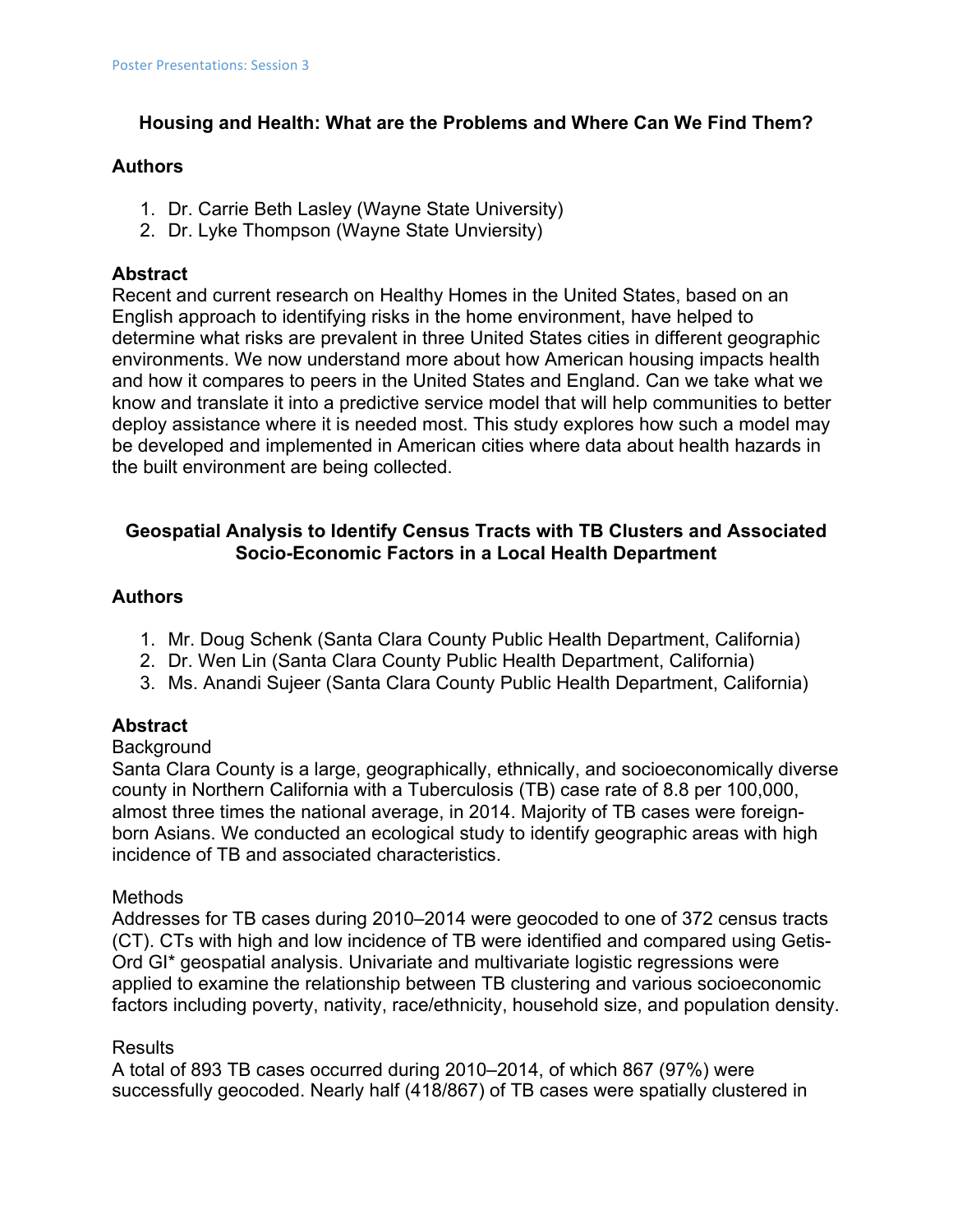just one-fourth (97/372) of the CTs. Compared to CTs with low incidence of TB, CTs with TB clusters had significantly higher proportions of foreign-born (47.6% vs. 36.6%), Asians (44.8% vs. 35.3%), households with income <200% FPL (31.9% vs. 16.8%), larger household size (3.7 vs. 2.8), and higher population density (8,464 vs. 2,745 people per square mile). After controlling for other factors, CTs with over 40% foreignborn population [Adjusted Odds Ratio (AOR) = 4.9, 95% confidence interval (CI): 1.9 – 12.9], having ≥30% households with income <200% FPL [AOR=11.4, 95% CI: 4.3 – 30.2], and household size >3 [AOR=5.2, 95% CI: 2.6 – 10.3] had significantly higher odds of having TB clusters. Proportion of Asians and population density were not associated factors.

# **Conclusions**

Geospatial analysis helped identify CTs with TB clusters and associated populationlevel factors. This analysis will guide further investigation of CTs with TB clusters and assist targeted TB screening and treatment efforts.

# **Role of Community Based Organizations (Cbos) in Provision of Water and Sanitation System Initiative Through Urban Health Program in Karachi**

# **Authors**

1. Mr. Muhammad Imran Khan (Aga Khan University)

# **Abstract**

### Background:

Liaison of community with the government organizations (GOs) for providing the basic services is imperative for success of these initiatives. Water and sanitation is one of major issues in developing countries like Pakistan. The purpose of this paper is to share our experiences with in involving community for Water and Sanitation system initiative in Urban area.

Methodology:

Population of Hijrat colony is approximately 100,000 and is pre-dominantly comprises of different ethnicities. We conducted several meetings with local body system Nazim regarding the identification of proper solution to improve the water and sanitation system in the area who are not in a working condition. We shared this information with the CBOs; facilitated identifying a proper way for the completely solution of the program; appointed permanent people and volunteers from local communities; developed linkages with other non-government organizations (NGOs), GOs such as Town and City District Government, to get formal financial support. Result:

After four months of consultative process of community and GOs, water and sanitation committee was established in these areas to manage the system. Moreover, the sanitation condition in the area improved after the formation of these committees. The program was expanded form overall areas of Hijrat colony around 0.5km area covered. Conclusion: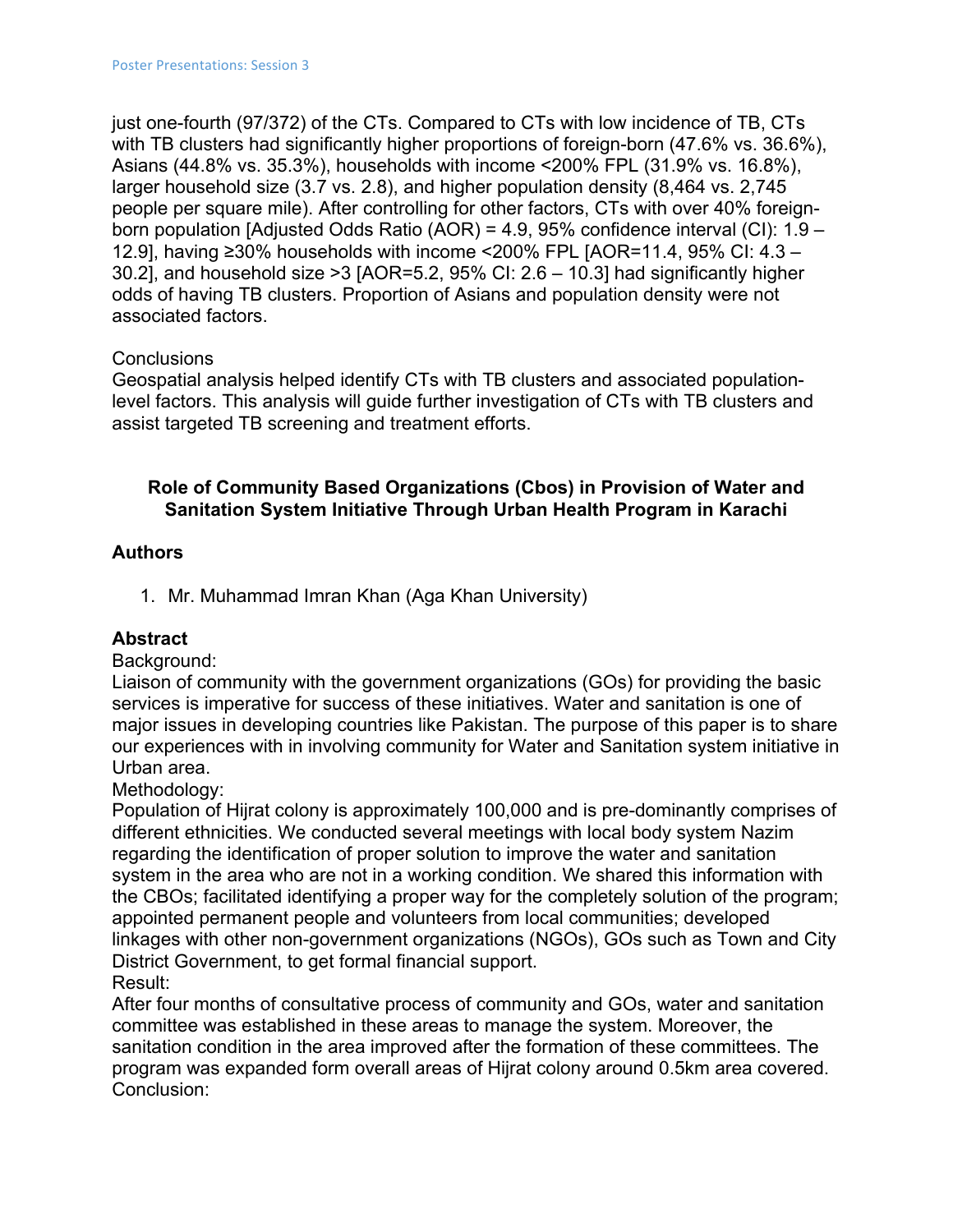With appropriate efforts and active involvement of communities, the sewerage system resolved and sanitation system is now better as compare to previous situation that was not functional. Such efforts would lead to enhancement of sewerage and sanitation system in the area that would ultimately influence the health of population.

#### **Eliminating Cancer Health Disparities among Urban Slum Dwellers in Nigeria**

#### **Authors**

1. Dr. Foluso Ishola (Youth Society on Cancer Nigeria (YSCN); Global Youth Coalition against Cancer (GYCC))

#### **Abstract**

Introduction

Despite implementation of programs for cancer prevention, screening, diagnosis and treatment in Nigeria, a disproportionate number of slum dwellers and other medically underserved populations in urban areas still bear a greater burden of cancer than the general population. The consequences of such disparities include late stage diagnosis when the severity is greater and options for treatment, as well as the odds of survival, are decreased.

#### **Methods**

This paper examined published literature that addresses the complex and multifaceted nature of cancer health disparities among medically underserved populations in Nigeria. It discusses policy and programmatic implications and proposes ways of reducing such disparities.

#### Results

Causes of cancer disparities in Nigeria can be linked to socioeconomic, behavioral, biological, cultural, environmental and political factors such as lack of awareness, limited access to care including prevention, early detection, lower quality treatment when cancer is diagnosed, lack of health insurance and differences in behaviors that increase cancer risk, such as tobacco use, unhealthy diet, and lack of physical activity. Some factors, however, make the reduction and ultimate elimination of cancer disparities possible. Slum dwellers are often located in defined geographical areas which allow intense and focused programmatic efforts that address their unique needs and can reach most of them and have major impact. These approaches must engage all facets of such dwellings—individual, family, neighborhood, organizations, and policy makers. Provision of community based health insurance would also help to improve access to quality cancer care.

#### **Conclusion**

More data sources and improved study methodology are needed to better identify and explore factors contributing to cancer disparities among slum dwellers. This will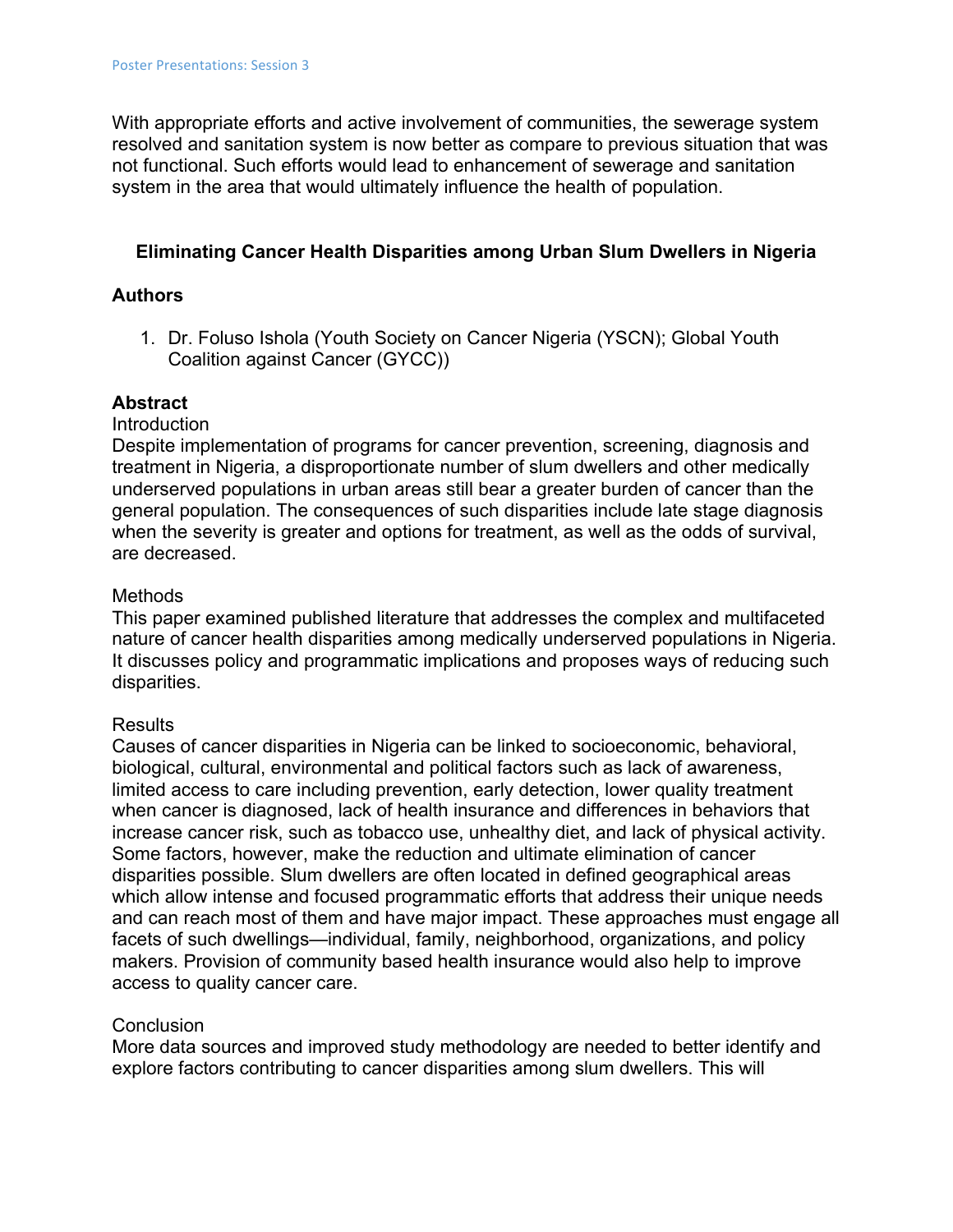contribute immensely to the development and implementation of appropriate interventions.

# **Knowledge and Practice of Non Pharmacological Management of Pain Among Sickle Cell Clients in Selected Hospitals, Southwestern Nigeria**

# **Authors**

- 1. Mrs. Oluwatoyin ADELEKE (State Hospital, Oyo, Research and Development Unit, Oyo State, Oyo State Ministry of Health,)
- 2. Mr. Olasoji Oluwafemi (Omega Academic Grammar School, Ile-Ife, Nigeria)
- 3. Mr. Olawale Oluwafemi (Nigerian Space Agency, Centre for Geodesy and Geodynamics, Toro, Bauchi State)

# **Abstract**

Nigeria is among the major endemic countries where Sickle Cell Disease (SCD) causes serious psychological pains to the patients. The management of pain in SCD involves multitasking and multidisciplinary approach. Over the years, management of the pains usually involves pharmacological approach; empirical studies have shown that Non Pharmacological Approach has been practised worldwide but still new in tropical sub-Saharan countries including Nigeria. Hence, this study examines the Non Pharmacological approach combines with biofeedback, self-hypnosis, relaxation therapy and cognitive-behavioural interventions. The study adopted a descriptive research design targeted at sickle cell clients between the ages of 10-60 years attending haematological clinics at Obafemi Awolowo University, Ile-Ife and Ladoke Akintola University Teaching Hospital, Osogbo both in Osun State, Southwestern, Nigeria. Sample Size was derived using Taro Yamane's formular with a structured Questionnaire through accidental sampling methods to 200 respondents. The data were analysed using Statistical Packages for Social Providers (SPSS). The study clearly reveals 56% of the total respondents were female clients while 44% were male respondents. The study also revealed that clients engaged in eight major Non Pharmacological Management of Pain (NPMP) with Application of Ice Block to the painful locations of the body with 73%, Massage 68.4%, Dancing 11.5%, Swimming 20.7%, Self- hypnosis 10.3%, Acupuncture 37.9%, Physical Exercise 29.9%, Heater Usage 69.5% and Others 1.1%. The study also revealed that 37.5% of the respondents have poor knowledge about NPMP, 25% with good knowledge, 20% with fair knowledge and 17.5 % with very good knowledge. The study concludes that majority of the respondents are not satisfied with the use of NPMP for the management of SCD. Hence, the study suggest that health providers should take into cognizance awareness campaign on various methods of Non Phamacological Management of Pain (NPMP).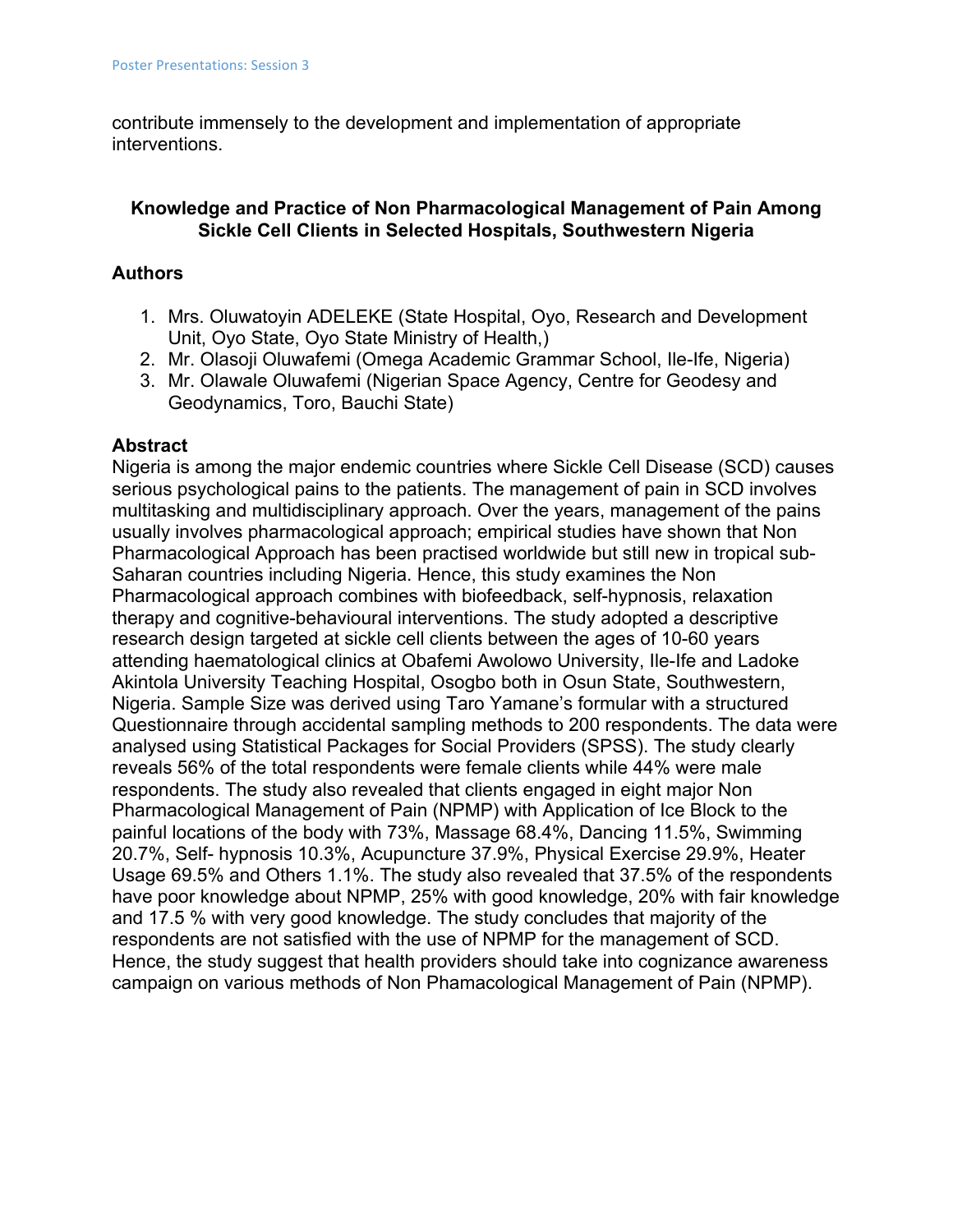# **'Interacting in Narrow Streets': The Contingencies of Living in Old, Historic, Built-Up Neighbourhood Environments and their Effect on Health and Wellbeing**

# **Authors**

1. Ms. Bernadine Satariano (University of Durham)

# **Abstract**

There is a growing body of evidence that where you live is important to your health (Fone et al., 2007; Kawachi and Berkman, 2003: Macintyre et al., 2002). The neighbourhood environment is more than the geographical area comprising of streets, houses, shops, schools and parks but it is an area of cohesion and boundaries which distinguish it from other neighbourhoods (Cummins et al., 2007). This qualitative indepth study based on the Mediterranean island of Malta, argues that old, traditionally built infrastructure contributes to the way that social processes of social capital operate in neighbourhoods (Lund, 2002; Leyden, 2003). Consistent with other literature, these features of social capital such as social support, which can be emotional, practical or instrumental, has a positive influence on the health and wellbeing of the inhabitants. Moreover, social networks not only provide sociability but also enhance self-esteem and self-identity, due to feelings of belonging and coherence (Kawachi and Berkman, 2001; Valente, 2010). However, narratives pointed out that living in a historic city also comes at a price. Tight regulations and physical limitations of reconstruction lead to vacant, dilapidated properties. This directly affects the physical health of the inhabitants due to inadequate housing conditions subject to dampness and inaccessibility. This research therefore explains that the built environment and social capital are linked but also contingent on health and wellbeing.

# **From Management to Curative Therapies for Chronic Diseases: Promise of Grain Amaranth and Traditional Healthcare Systems**

# **Authors**

1. Mr. Linus Ndonga (Strategic Poverty Alleviation Systems-SPAS)

### **Abstract**

Many people are dying younger due to Non-communicable Diseases-NCDs, often in their most productive years. The rising epidemic of NCDs in urban areas is partly linked to endocrine disrupting chemicals (EDCs) found in foods, indoor/outdoor environments and a wide range of consumer products, (WHO, UNEP, 2013.). Yet, in most poor countries, there exists no healthcare system for chronic diseases such as NCDs, but a diseases management system, dependent on expensive drugs and invasive surgeries, unaffordable to most poor people. However, interest in traditional systems of medicine and, in particular, herbal medicines, has increased substantially in both developed and developing countries over the past two decades, (WHO, 2003), which has provided hope for curative therapies for chronic diseases.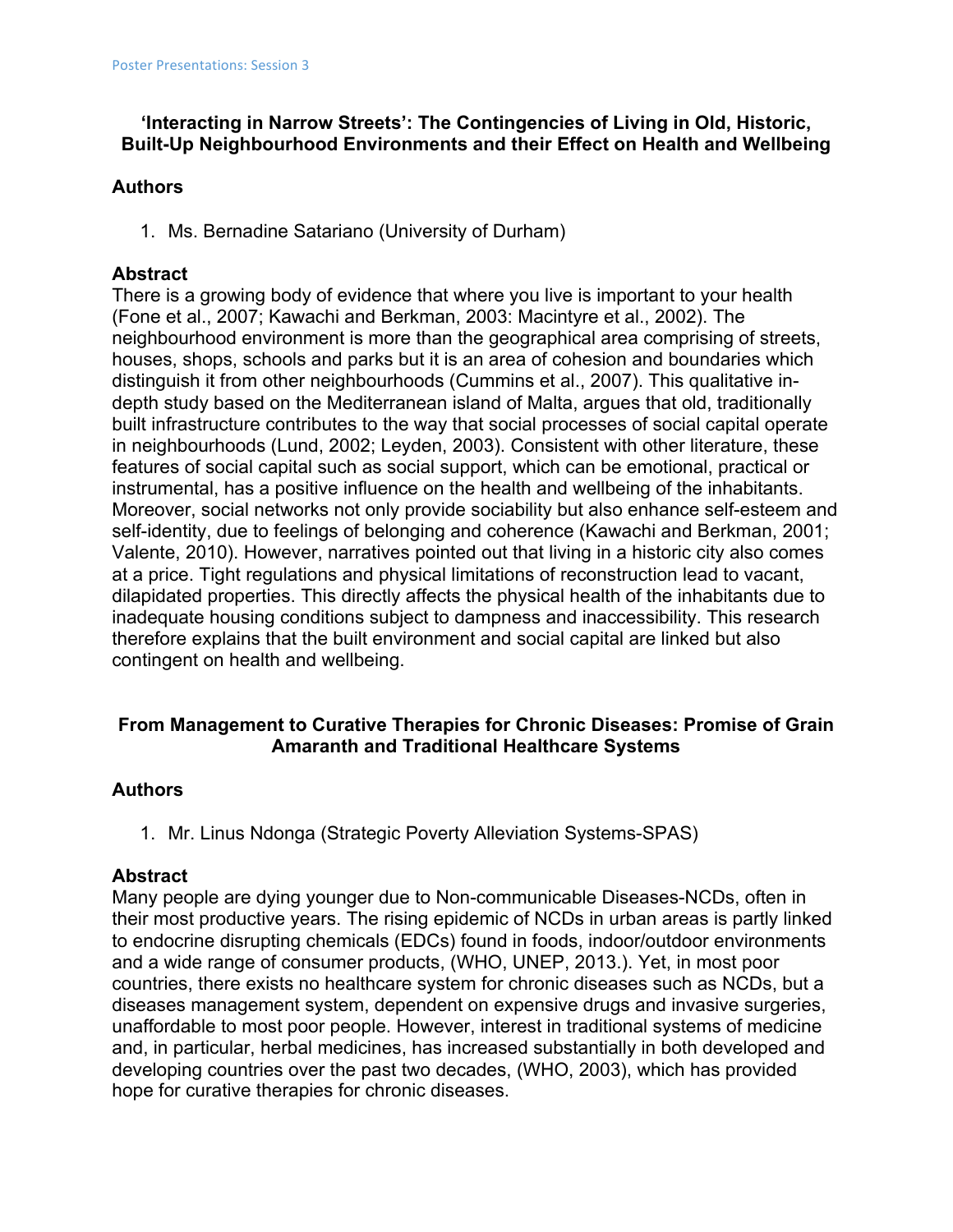Indeed, this paper will demonstrate how Strategic Poverty Alleviation Systems-SPAS has been using traditional healthcare systems and organic grain amaranth- a non-grass cereal and a nutritional powerhouse which is also medicinal to control NCDs and which have proved very promising. Small-scale farmers grow grain amaranth for food/nutrition and incomes and surplus bought by SPAS to make grain amaranth-based nutraceuticals for community members with chronic diseases.

People with cardiovascular diseases-CVDs, Diabetics and hypertensives have previously benefited and so are people who suffer from terminal cancer that is not responding to conventional treatment options. Within seven days, diabetics and hypertensives, for instance, taking these nutraceuticals are off all medications. Indeed, the model can be used to improve current health and nutrition models, policies and practices and provide a framework for the long term needs of poor people at risk of chronic diseases.

Indeed, a critical window of opportunity now beckons to move healthcare systems for chronic diseases off the current path of disease management and embark on a trajectory towards curative therapies for these illnesses based on grain amaranth, organic agriculture and traditional healthcare systems.

# **Dhaka, the Least Livable City in the World**

### **Authors**

- 1. Mr. Md. Sirajul Islam Molla (Sunder Jiban)
- 2. Ms. Farhat Samin (University of Dhaka)

### **Abstract**

The pollution in Dhaka has crossed all limits. Old motor vehicles, dust, abandoned wastes, brick kilns and other industrial establishments are polluting the city unabated. We conducted this study to identify causes and effects of the pollution in Dhaka city and recommend possible remedial measures. We used secondary data from various sources including the World Health Organization, Ministry of the Environment, scientific journals and newspapers. Politics and corruption are the major reasons for over population, pollution and mismanagement responsible for the miserable situation of Dhaka city. Politics made all roads lead to Dhaka that resulted in an exponential increase of its population from one million in 1971 to 21 million in 2015 with 50,000 per square kilometer – the highest density in the world. The city has only 220 kilometer road to accommodate one and a half million vehicles. Ninety percent of old faulty vehicles are the major cause of air pollution in the city. Besides, 5,000 brick kilns around the city account for 30% air pollution. Dust; black smoke from factories and burners of slum people; households, hospitals and factory wastes; and stinky river water seriously polluted by industrial wastes are also the sources of pollution. Tanneries produce 20,000 cubic meters of toxic waste laden with chromium and at least 30 other toxins every day. Air pollution causes bronchitis, upper-respiratory infections, gastrointestinal disorders, anaemia, insomnia, weight loss, motor weakness, muscle paralysis, nephropathy, etc. The government should come up with a stringent plan to decentralize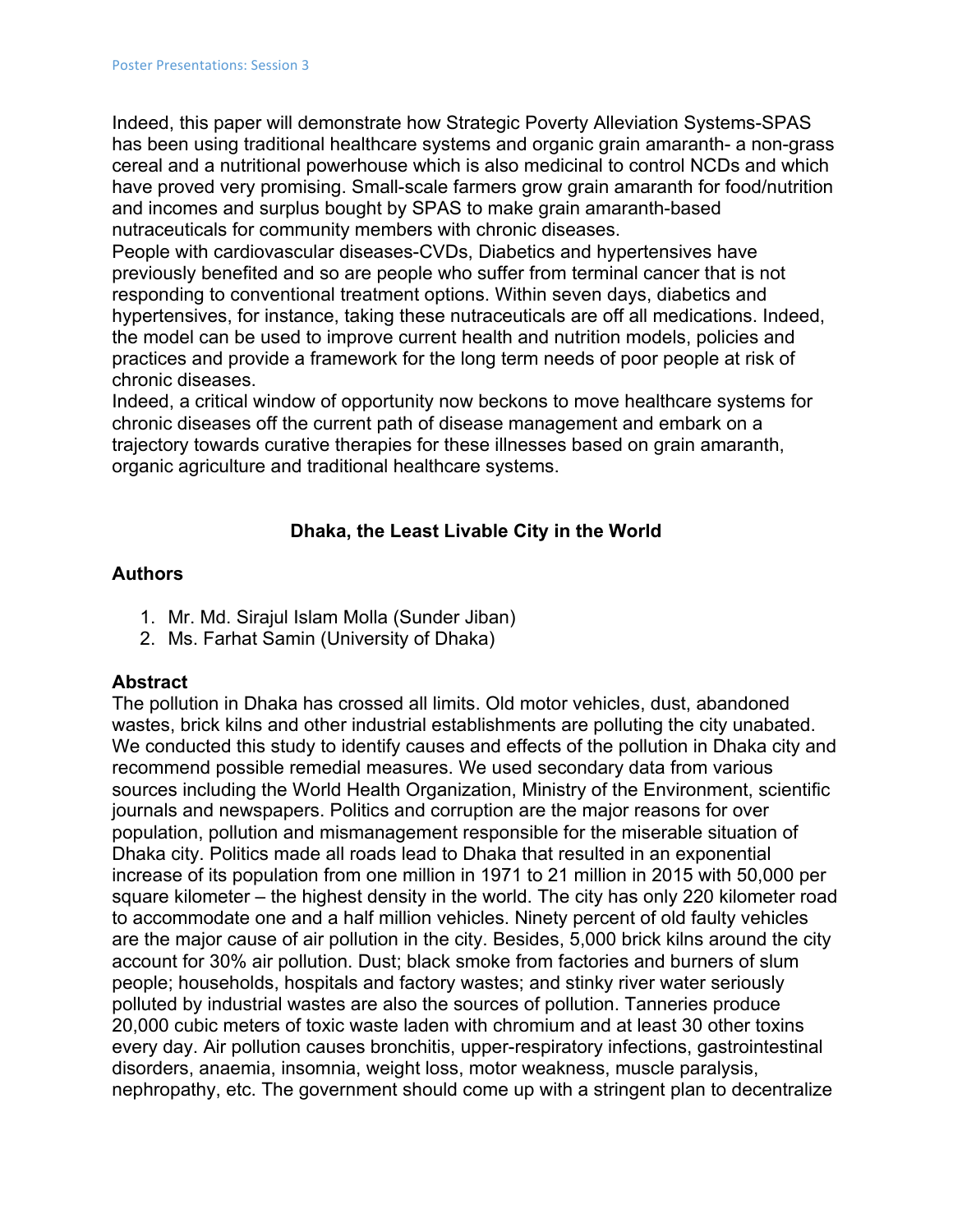administration with a firm commitment eliminating corruption in all sectors and this can only reduce the burden of Dhaka city. Addressing just the air pollution, the government may save US\$200-800 million per year in lost productivity that amounts to about 0.7% to 3.0% of its gross national product.

# **HIV Testing Outcomes Following Implementation of a Community-level HIV Stigma and Homophobia Prevention Intervention in an Urban Neighborhood in the United States**

#### **Authors**

- 1. Ms. Victoria Frye (City College of New York, CUNY)
- 2. Mr. Mark Paige (New York Blood Center)
- 3. Mr. Steven Gordon (Gay Men of African Descent)
- 4. Mr. David Matthews (Brooklyn Men Konnect/Bridging Access to Care)
- 5. Ms. Emily Greene (New York Blood Center)
- 6. Mr. Vaughn Taylor-Akutagawa (Gay Men of African Descent)
- 7. Dr. Beryl Koblin (New York Blood Center)

#### **Abstract**

Purpose: Challenge HIV Stigma and Homophobia and Gain Empowerment (CHHANGE) was a community-level (Central Brooklyn) intervention designed to reduce HIV stigma and homophobia, thus increasing access to HIV testing and prevention services. CHHANGE had three components (intensive workshops/trainings; pop-up events; and a bus shelter ad campaign) and was conducted by the New York Blood Center (NYBC), Gay Men of African Decent (GMAD) and Bridging Access to Care (BAtC).

Methods: To evaluate the intervention, two waves of anonymous, brief (5-minute), street-intercept surveys were conducted by trained interviewers, in June of 2014 and 2015, on randomly selected blocks in both the intervention and control neighborhoods. Pre- and post-intervention HIV testing data is described and associations among exposure to intervention elements, HIV stigma, homophobia and past-6 month HIV testing were assessed in logistic regression models.

Results: Results revealed that the number of tests conducted by BMK's focal neighborhood storefront increased by approximately 350%, from 45 to 156 clients, in the quarter after the intervention as compared with the quarter prior to the intervention. Logistic regression models of past 6-month HIV testing revealed that among follow-up survey participants, attending an anti-HIV stigma workshop, reporting contact with HIV+ people and lower HIV stigma scores were significantly associated with recent HIV testing, controlling for sociodemographic factors and neighborhood of residence. Conclusions: Exposure to key components of the CHHANGE intervention were significantly associated with self-reported recent HIV testing among both intervention and control neighborhood residents post-intervention. HIV testing increased significantly at the BAtC storefront testing site in the intervention neighborhood, after the CHHANGE intervention. Together, these results suggest that reducing HIV stigma through targeted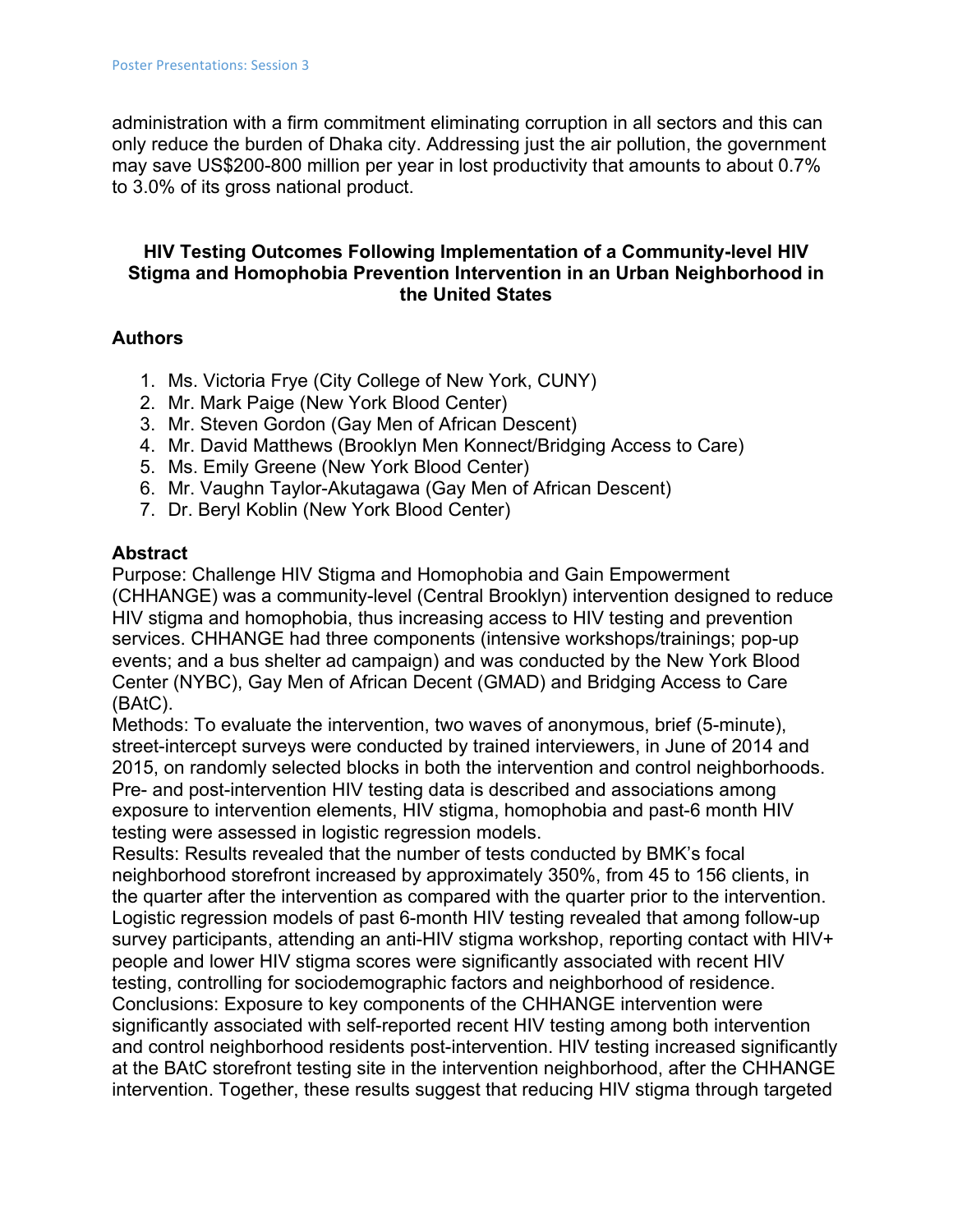and strategic neighborhood-based outreach and education and increasing contact with people living with HIV may act to increase access to HIV prevention, testing and treatment services.

### **Urban-Rural Inequities in use of Maternal Health Services in Nepal, 1991-2010**

### **Authors**

1. Ms. Milima Singh Dangol (Thammasat University)

#### **Abstract**

Maternal health services are vital for the survival and well-being of both mother and child. It is important to monitor urban-rural inequities in use of maternal health services to measure progress and address health inequities.

The study is to determine the inequities in use of maternal health services between urban and rural women in Nepal in the period of 1991 to 2010. The analysis is based on the data from four Nepal Demographic and Health Survey published in the years 1996, 2001, 2006 and 2011. The urban: rural ratio and urban: rural differences were calculated to analyse the trends and inequities in use of maternal health services among urban and rural women in Nepal.

There are significant inequities in use of maternal health services between urban and rural women in Nepal but it is reducing over time. Between 1991-1995 and 2006-2010, the urban: rural ratio reduced from 3.2 to 1.6 for antenatal care from skilled birth attendants, from 4.1 to 1.5 for 4+antenatal care, from 1.5 to 1.2 for women receiving two or more tetanus toxoid, from 7.3 to 2.3 for delivery by skilled birth attendants, from 8.6 to 2.3 for institutional delivery and from 0.7 to 1.7 for postnatal care. In terms of urban: rural differences, there is equity gain for antenatal care by skilled birth attendants, 4+antenatal care and women receiving tetanus toxoid but not for skilled birth attendant delivery, institutional delivery and postnatal care.

Equity in use of all types of antenatal care is improving but it is widening for using delivery and postnatal care between urban and rural women in Nepal. It is recommended to strengthen the ongoing health and non-health maternal health interventions to address the equity gap between urban and rural women.

# **Labor Incomes of Health Care Workers and Multiple Jobs Holding in Urban Areas of Cameroon**

### **Authors**

1. Mr. Gaston Brice Nkoumou Ngoa (University of Yaoundé II, REMA University Paris Dauphine, DIAL)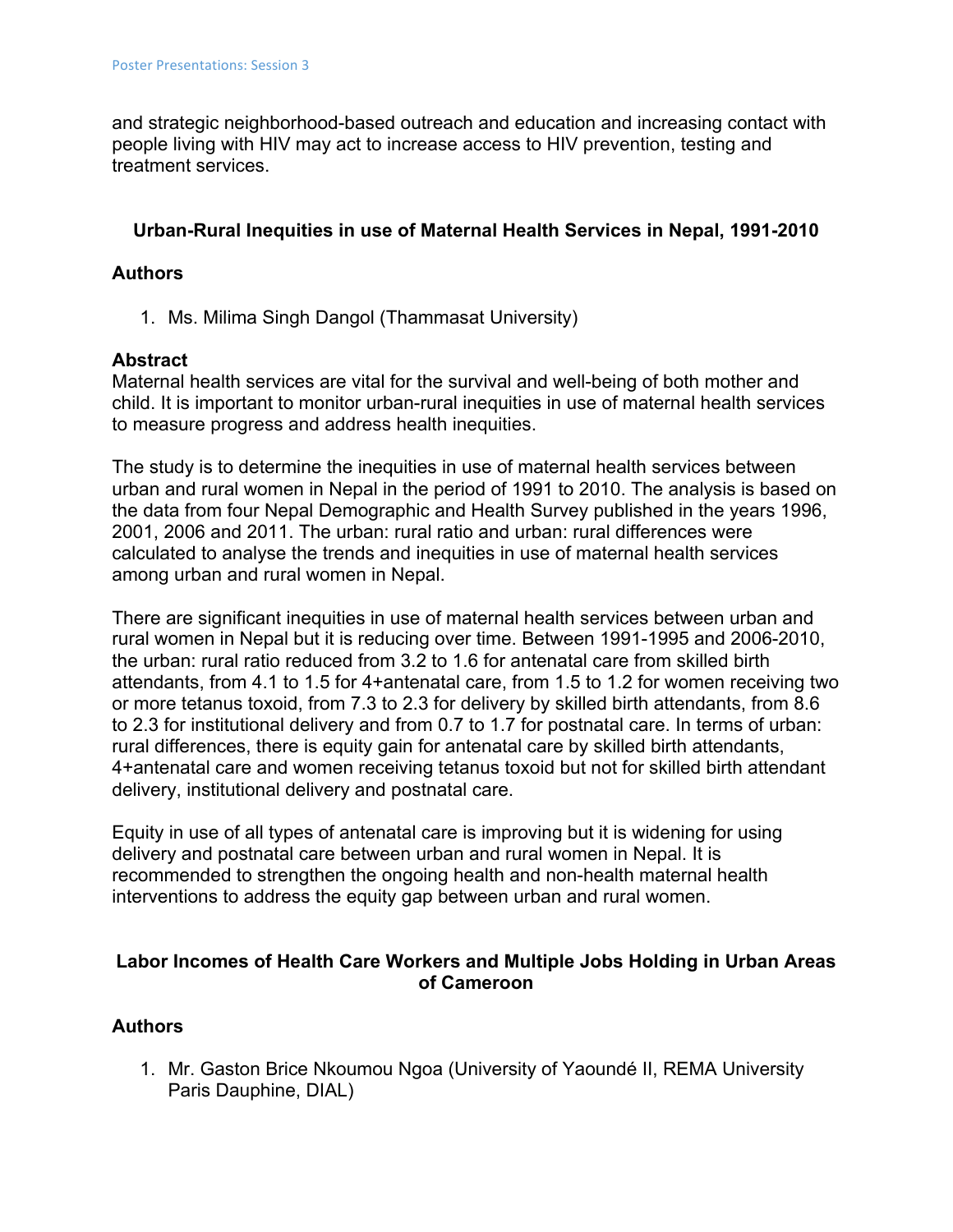#### **Abstract**

It is argued that the multiple job holding increases access inequality in health care services and results in adverse effects on the health care quality delivered in health centers. The aim of this paper is to analyze the effect of the labor income on the multiple Job holding of healthcare workers in urban areas of Cameroon by estimating a binary probit model. As hourly earnings in secondary jobs are observed only for the multiple job holders, they will be imputed for all individuals. But this method involves a potential selection bias due to unobserved earnings in the second jobs for the single job holders. This potential bias will be addressed using the Heckman two-step method. The data used were collected as part of the project on "Working conditions of health care workers in urban Cameroon" in 2013. The results from the statistical analysis show that doctors only seem to engage themselves in a second job while their main income is already relatively high. Doctors with multiple jobs earn in their main job a higher hourly wage compared to those with only one job. In contrary, there is any difference in the main job wages between multiple job holders and single job holders for nurses and health technicians. The econometric results show that the effect of labor income in the main job on the probability of health care workers to use a second job is low and not significant. In contrast, the effect of secondary income on the probability of using a second job is significantly high and positive. Also, the irregular payment of wages in the main job increases the probability of healthcare workers to be a multiple job holder.

### **When and Why Youth use their Cell Phones: Links to School, Family, and Peer Connectedness**

### **Authors**

- 1. Dr. Maya Peled (McCreary Centre Society)
- 2. Ms. Annie Smith (McCreary Centre Society)
- 3. Mr. Duncan Stewart (McCreary Centre Society)

### **Abstract**

Introduction & Aim:

The aim of this study was to explore when and why youth used their cell phones on the previous school day (among those who owned phones), and risks and benefits associated with phone usage, particularly in relation to connectedness with school, family, and peers.

### Method:

Self-report survey data was collected from 29,832 students in public schools across British Columbia, Canada who completed McCreary's 2013 BC Adolescent Health Survey. Youth ranged in age from 12-19. Survey questions tapped risk and healthpromoting behaviours, and perceptions about school, family and peers. There was also a grid asking whether youth used their cell phone on the previous school day for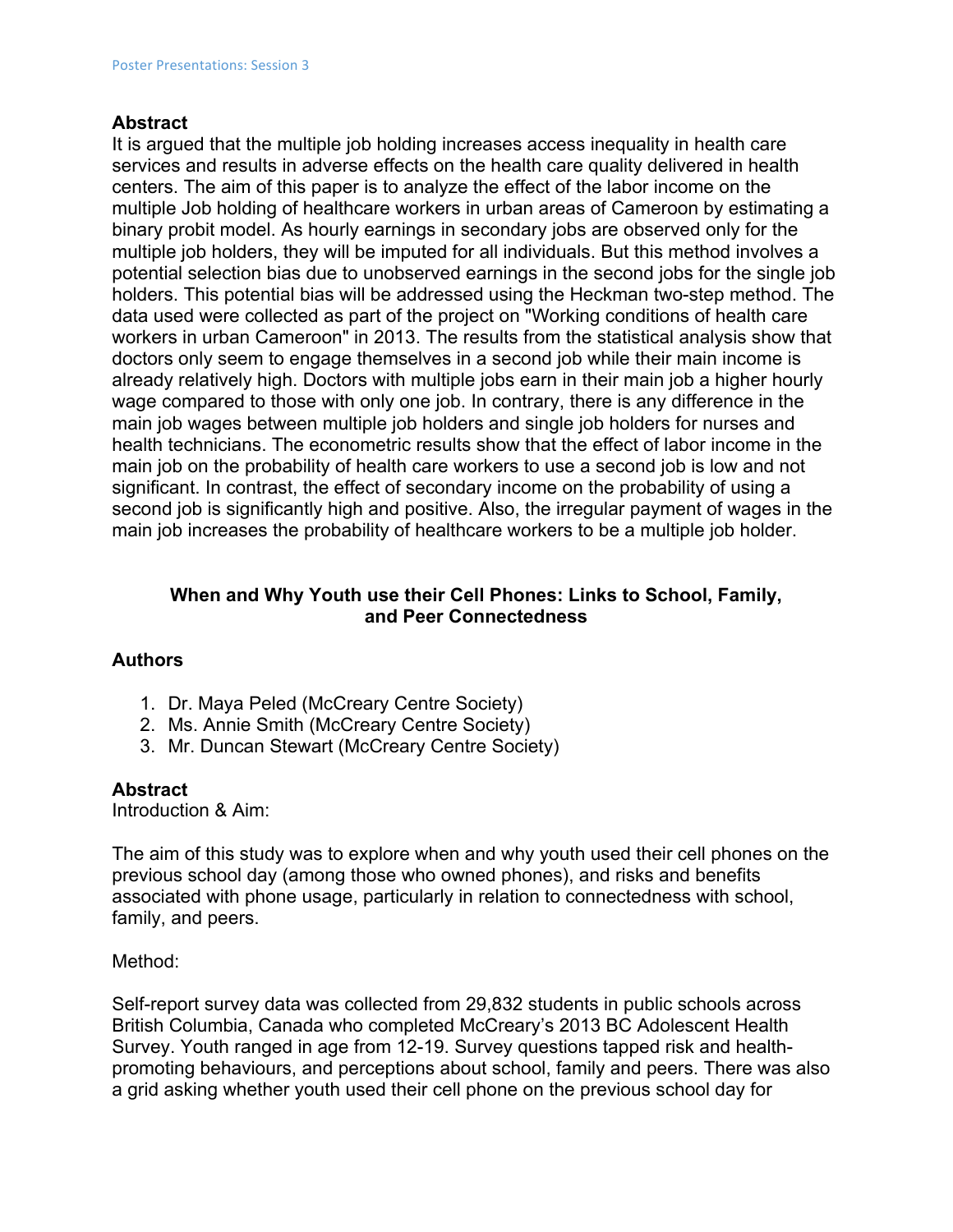different reasons (e.g., communicating with parents, teachers, friends) and when they took part in these activities (before school, during school, after school).

### Results & Conclusions:

Most youth (90%) reported owning a cell phone. Youth in urban areas were more likely than those in rural areas to own one. Most youth who owned a phone used it for communicating with friends (89%) and parents (80%), and 9% communicated with teachers. Students who communicated with teachers before or after school felt more connected to school than those who did not use their phone for this reason. Youth who communicated with parents or friends during school were less likely to feel connected to school.

Youth who communicated with their parents during the school day were also less likely to feel connected to their family. However, students who used their phone to communicate with parents after school were more likely to feel connected to family.

Results indicate that knowing when and why youth use their phones can provide nuanced information on risks and benefits associated with cell phone use among adolescents.

# **Creating a Place for Experiential Youth in Mental Health Research**

### **Authors**

- 1. Ms. Annie Smith (McCreary Centre Society)
- 2. Dr. Maya Peled (McCreary Centre Society)
- 3. Mr. Duncan Stewart (McCreary Centre Society)

### **Abstract**

### Purpose:

The presentation will share findings from a project engaging urban based youth with mental health challenges in a design thinking approach to research.

### Method:

Twenty-eight youth aged 15-24 with identified mental health challenges (including anxiety, depression, eating disorders and psychosis) participated in a design lab to generate research questions about promoting positive mental health among youth. Participants self-selected into smaller groups and were trained in quantitative analysis, qualitative analysis, report writing, dissemination, or facilitation, based on their interests.

### Results:

Over a two-month period, participants used data from the 2013 BC Adolescent Health Survey (n=30,000 youth) to produce a full-length community friendly research report detailing risks and protective factors for promoting youth mental health. In addition to the report being used to guide policy and service delivery, the youth researchers have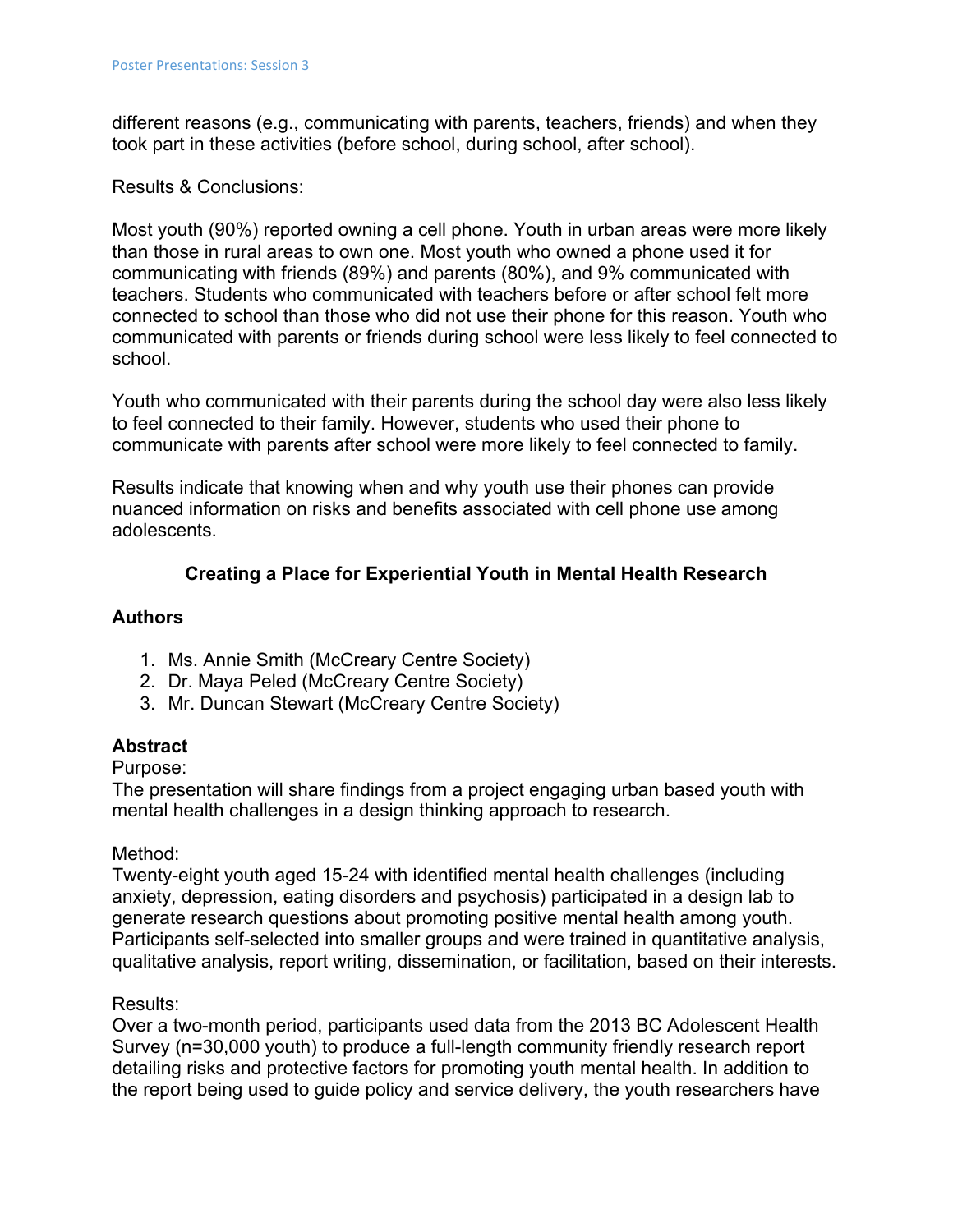drawn on the report to develop a youth-friendly workshop which they are delivering across Vancouver, BC.

Evaluation findings indicated that 100% of youth researchers stayed engaged throughout the project. They reported improvements in their research skills, knowledge of how to promote positive mental health, and improvements in their own mental health because of their involvement in this initiative.

#### **Conclusions**

Engaging youth with mental health challenges in research can produce individual and community benefits by answering research questions of importance to young people, and providing reliable data for policy makers and service providers.

# **Can Mega Sporting Events Increase Sports Participation and Physical Activity Among Canadian Youth in Urban Centres?**

#### **Authors**

1. Ms. Annie Smith (McCreary Centre Society)

#### **Abstract**

Despite high hopes from host cities, there has been little reliable evidence to indicate that staging an Olympic Games has increased sport participation, and many studies have concluded that the 2010 Winter Olympic Games held in Vancouver and neighbouring cities Richmond and Whistler had no measurable impact on physical activity or sports participation among Canadian youth at the national or provincial level. However, using data from the Canadian Community Health Survey, Potwarka & Leatherdale (2015)1. found that the proportion of female youth classified as moderately active/active during leisure time increased substantially in one of the 2010 Winter Olympic host cities (Richmond) between 2009-2010 (pre event) and 2011–2012 (post event).

Method: This study sought to further explore the impact of the 2010 Winter Olympics on exercise and sports participation among Richmond youth using data from the 2008 and 2013 BC Adolescent Health Survey (n= 3,000 Richmond youth aged 12-19).

Results showed that participation in organised sports (with a coach) and informal sports (without a coach), and dance and exercise classes decreased between 2008 and 2013, reflecting the provincial trend. However, male and female youth who perceived there to be more sports opportunities available to them as a result of the Games reported higher levels of participation in organised and informal sports than those who did not perceive there to be increased sports opportunities. Females also reported higher levels of participation in dance and exercise classes.

Similarly, youth who reported they were more physically active as a direct result of the city hosting the Games reported higher levels of weekly participation in organised and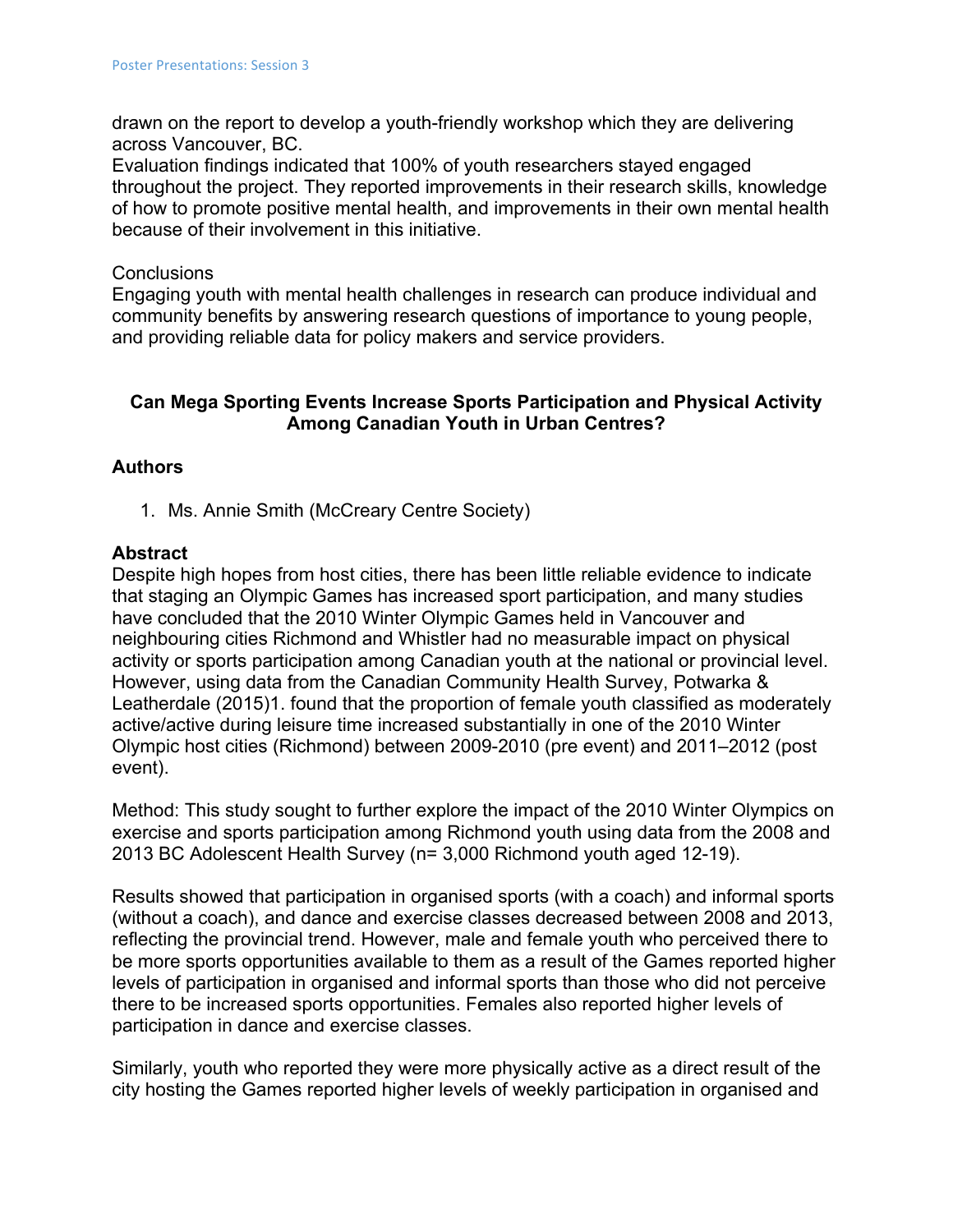#### informal sports.

Conclusion: Mega sporting events like the Winter Olympics combined with the infrastructure they leave behind can be leveraged to increase sports and physical activity participation among youth at the municipal level.

#### **Data and Disease in Dhaka: Patterns and Perceptions of Illness in an Unplanned Community in Sankar**

#### **Authors**

- 1. Ms. Amanda Morse (University of Washington)
- 2. Dr. Ishtique Zahid (Spreeha Bangladesh Foundation)
- 3. Dr. Ian Painter (University of Washington)

#### **Abstract**

We conducted a survey of residents in an unplanned community in Sankar, Dhaka, Bangladesh to determine perceptions of the origin and manifestation of disease with the aim to improve interventions to increase clinical care utilization.

We surveyed 77 individuals in their homes using random cluster sampling and an adapted Illness Perceptions Questionnaire, which we translated into Bangla. We asked respondents to evaluate their perceptions of illness outcomes and physician capabilities on a 5-point Likert Scale and to evaluate disease origins and manifestations on a binary scale. We recruited participants by going door-to-door, alternating sides of the road and speaking to the first willing individual in each housing block. We analyzed results with descriptive statistics and two-sample t-tests in Stata, then compared them with clinical diagnoses.

Three-quarters of respondents were women and half felt they were at risk of illness. Most respondents were aware of biological pathogens (89.61%) and the dangers of environmental pollution (90.92%), but 71.43% believed that supernatural forces also cause illness and 10% made unprompted statements that all illness comes from Allah. Respondents were significantly more likely to report believing that a physician could aid them in the event of an illness if they also indicated that they had control over whether they became ill (p=0.0020) or if they felt they were at risk of becoming ill (p=0.0357). There was not a statistically significant difference in the proportions of individuals indicating belief in a doctor's capabilities and acceptance of either superstition (p=0.1095) or their biological pathogens (p=0.6054).

Knowledge of biological pathogens is common, but there is a lag in clinical utilization among Sankar residents. Spreeha might find more success in shifting focus in health promotion interventions from pathogen education to highlighting individual control over health outcomes and risk.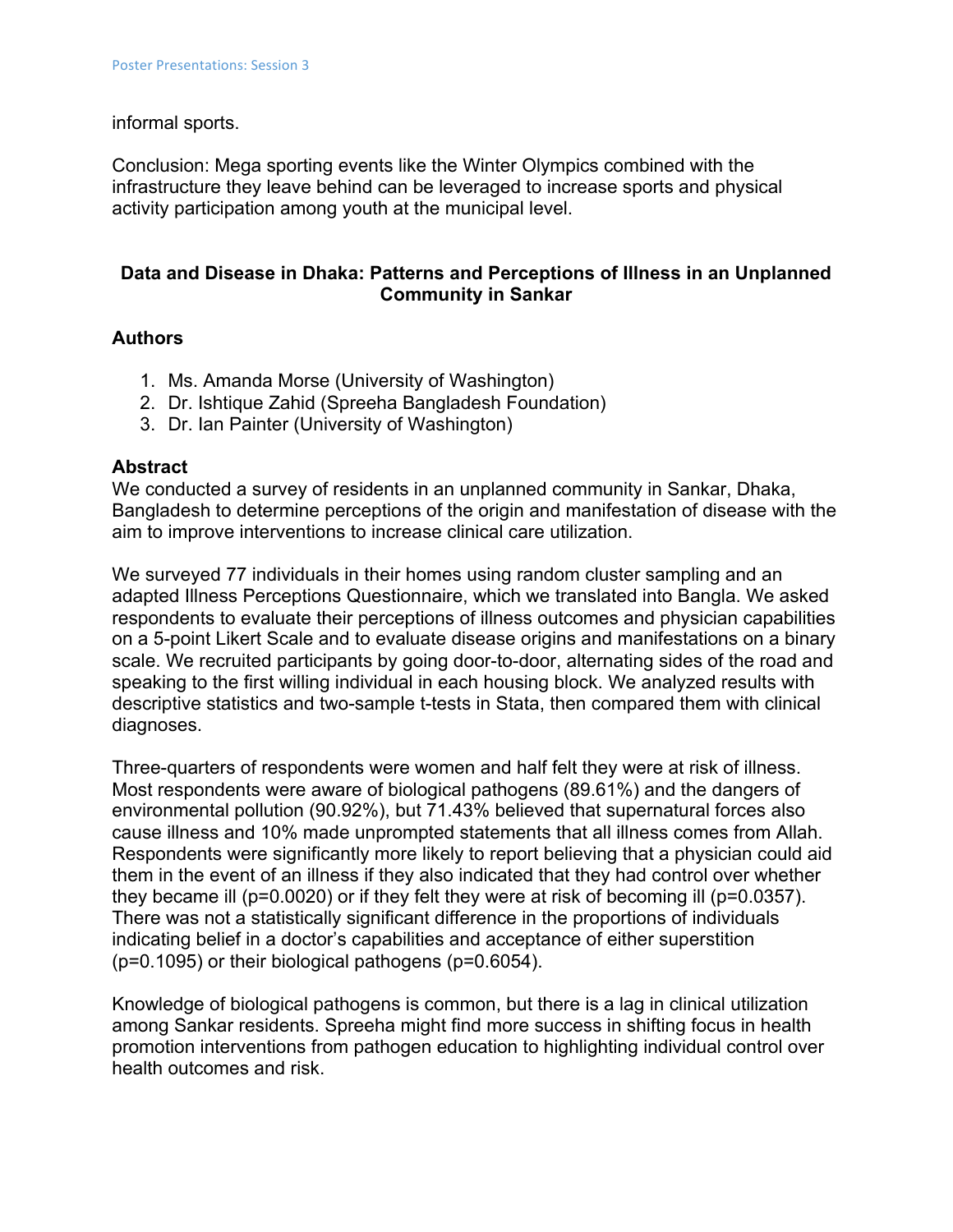# **Sanitation status of Srikakulam Urban-A.P, India - A Study**

### **Authors**

- 1. Dr. Mythili Kethavarapu (GovtCollege for Women, Srikakulam, A.P)
- 2. Dr. Jyothsna Caray (GovtCollege for Women, Srikakulam, A.P)

# **Abstract**

Introduction:-

Safe drinking water, sanitation & Hygiene are important ingredients for healthy & good standard of life for every human being.The position of sanitation in some countries, especially in the developing world has raised alarming concerns and the International effort on sanitation was intensified in September 2000 by the United Nations' declarations known as the Millennium Development Goals (MDGs) and targets.

India s ambitious goal is of providing sanitation for all by 2012, established under its total sanitation campaign which was launched in the year 1999 and major goal is to stop open defecation by 2012.

Now we are in the fag end of the 2015 and to assess the achievement of millennium development goals in general and stop open defecation in particular in Srikakulam urban, we have selected the topic

Materials & Methods:-

Study includes both primary and secondary data. Primary data was collected through structured questioner.

Secondary data includes data from sanitation plan of Srikakulam municipality 2010. The assessment criteria was adopted as per Read R.A and R.J Shaw 2008. The assessment of sanitation facilities was based on quantity, quality and usage. Study area:-

Study area includes 41 slum areas 0ut of 57 notified slum areas of Srikakulam town, Community toilets spread in 16 localities of the town, river belt , Commercial places which includes Rythubazar, RTC complex and cinema halls . Result and Conclusions:-

o 37% of the HHs in 41slums are not having toilets.

- o Community toilets are in very bad condition in terms of quantity, quality and usage.
- o Community toilets are not accessible for physically disabled persons.
- o Entire river belt of Nagavali is used for open defecation.
- o Toilets at RTC complex are in worst condition.
- o Few renovated cinema halls have better sanitation facilities.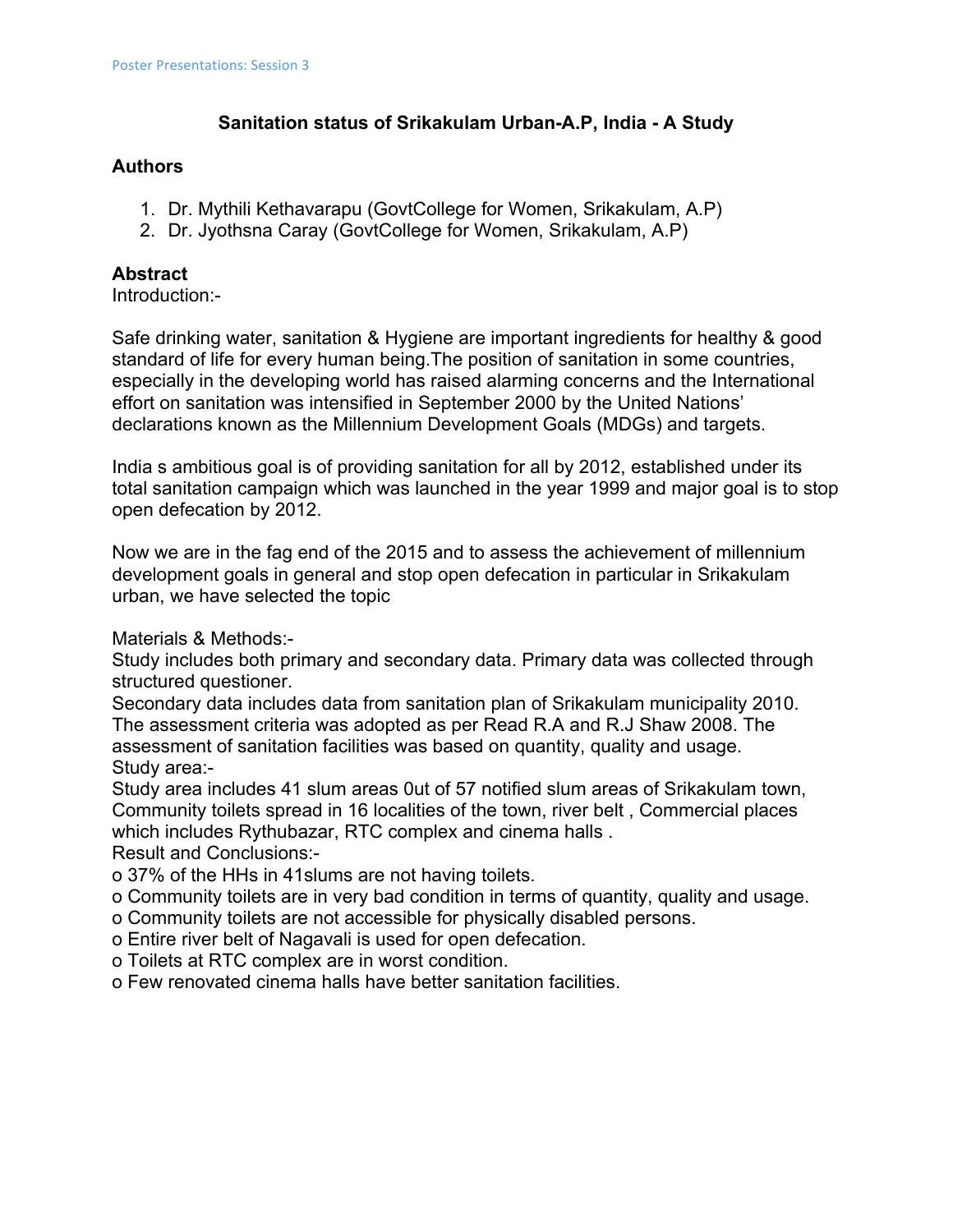# **Pattern of Healthcare Utilization of India's Urban Middle Class for Maternal Health: Comparative Analysis of Two Rounds of National Level Data**

### **Authors**

1. Ms. Susrita Roy (Jawaharlal Nehru University)

# **Abstract**

Utilization of maternal healthcare services is a critical determinant of IMR and MMR and hence is an important subject of discussion for academicians as well as policymakers and practitioners across the world. Most studies on utilization pattern of maternal health care in particular and health care in general focus on underprivileged sections like the poorer and remote section of society especially in the low and middle income countries as they have high IMR and MMR. Literature seldom discusses on the status among the Middle class, especially in urban areas. Since the population of the urban Middle class has characteristics that are distinct and different from the poor or the rich and its share in the population is increasing, they merit detailed attention. This paper describes the utilization pattern of maternal healthcare services of the urban middle class in India. In doing so it argues against the popular understanding that majority of the Middle class in India uses private sector. The analysis is based on two rounds of national survey data spread over 10 years, 2004 -2014. The pattern of utilization is captured through the lens of type of healthcare institutions used, unmet need for healthcare and expenditure incurred in utilizing the services. The paper reveals that while at the aggregate level the majority of India's urban Middle class is using the private sector for maternal health care, when disaggregated by social group, education level, nature of employment and geographical location, certain section within this class continue to rely on public sector and in some the proportion of population using public sector is increasing. Although the paper is in the context of India's urban Middle class, it also compares India's urban middle class with other countries like China and Brazil who have a significant population of urban Middle class.

### **Morbidity and Mortality Among Municipal Motor Loaders and Street Sweepers in Mumbai**

# **Authors**

- 1. Mr. Pradeep Salve (International Institute for Population Sciences)
- 2. Dr. Dhananjay Bansod (International Institute for Population Sciences)

### **Abstract**

Introduction: Municipal Corporation has 30,000 employees associated with 8,500 metric tons of solid waste collection every day throughout mumbai. Workers physically handle the decaying carcasses of animals, rusted metal pieces, glass bits and shards, household waste, human and animal excreta, gully material mixed with sewage leaking from drains, infectious hospital waste with bare hands. The working condition makes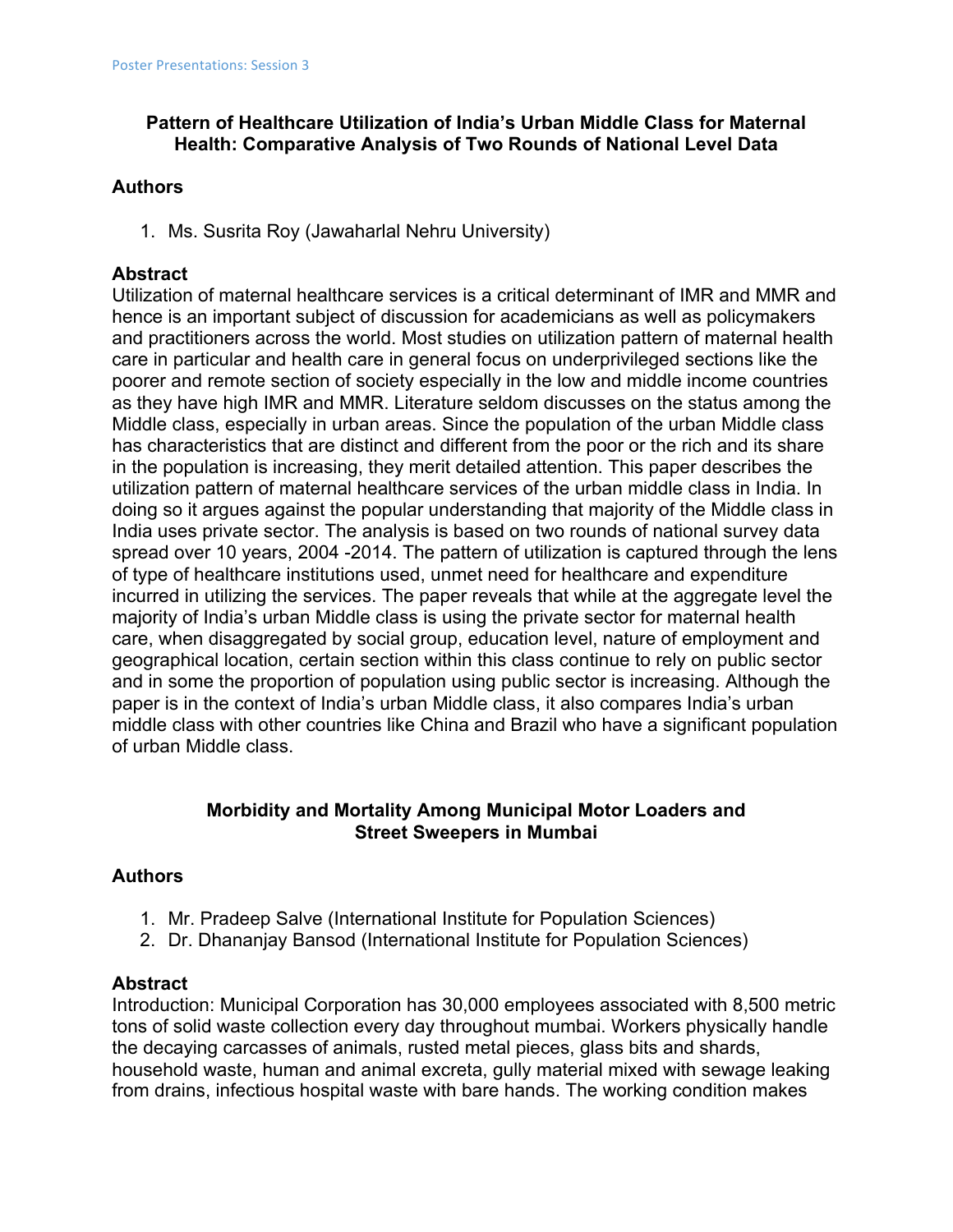them vulnerable to develop a communicable and non-communicable disease. The study examines the morbidities and caused of death among motor loaders and street sweepers during the service. Methods: Cross-sectional survey focused on 3 groups of workers applied case-control sampling design carried out in Mumbai. Motor loaders and street sweepers have exposed population to solid waste collection and workers with similar socioeconomic characteristics selected as a comparing group. A sample of 540 employees by applying stratified systematic random sampling design was interviewed at a workplace. To identify the diagnosis causes of death 100 employees died during service were selected separately and their family member interviewed at home.

Results: The prevalence of skin disease is as high as 73%, around 80% of workers reported injuries in past 6 months and three-fourth workers admitted having respiratory disease. Nine out of ten workers had at least one of the nine anatomical area problem defined by modified Nordic questionnaire. In diagnosis death cause, 29 workers were diagnosis with tuberculosis followed by 28 heart disease and stroke, 7 liver, 6 diagnosed cancer and 5 with HIV AIDS, 5 died in road accident and 8 because kidney disease and hepatitis B. Death of 12 workers at home were not diagnosed. Conclusion: Workers associated with the solid waste collection have high mortality compared to general population, 2,039 employees died in 14 civic wards during 1996 to 2006 and since 2007 to November 2014 total 1,927 workers reported dead during service.

### **Bangladesh Garments, Where Humanity Cries**

### **Authors**

- 1. Ms. Farhat Samin (University of Dhaka)
- 2. Mr. Md. Sirajul Islam Molla (Sun)

### **Abstract**

The urban-based Bangladesh garments industry is the biggest contributor to country's economy, but unfortunately its workers are tremendously humiliated. Aiming at finding out the causes and effects of their miseries and possible solutions, this review is done. In 1984-1985, the sector had only one million workers at 384 factories with an export for US\$116 million. Later the industries grew exponentially and in 2011-2012, the number of factories rose up to 5,400 with 40 million workers to earn US\$19,090 million which was 79% of the total export of Bangladesh for US\$24,288. Despite huge growth in the sector, the workers are hugely deprived. During 2006 to October 2010, a worker received US\$23 a month which was raised to US\$40 in 2010 and now it is about \$65 which is still very insufficient to meeting their basic needs. The international buyers control 80% of profit and the rest 20% goes to the owners to maintain their luxurious livelihood keeping the workers seriously vulnerable. They have insufficient drinking water, dirty living environment and inadequate access to medical and toilet facilities for which they suffer from various diseases including diarrhoea, malaria, pneumonia, lowerand upper-respiratory illnesses and other vector-borne diseases. Many work in a dilapidated situation in their workstations with lots of risks. The Tajreen Fashion and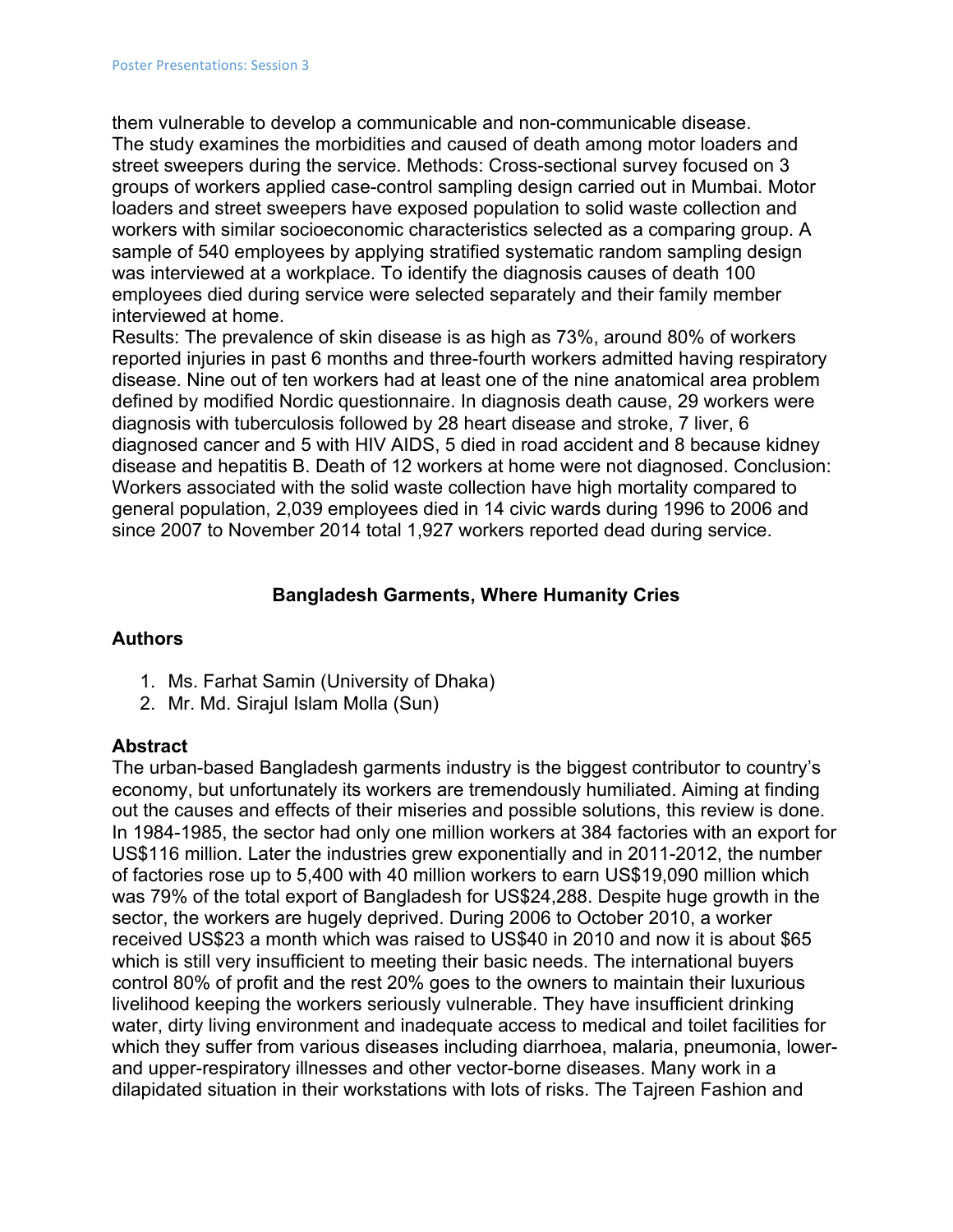Rana Plaza accidents are the most recent examples of their miseries which killed 112 and 1,130 workers respectively. This is a clear humiliation and both owners and buyers should come together to increase workers' wage and facilities to a standard level. The retail buyers should also press them to pay a competitive wage to the poor garments workers in Bangladesh and elsewhere in the world. The respective governments should also come up to save the workers from humiliation.

#### **Water and Sanitation Deprivation and Disease Experience in Inner Core Neighbourhoods of Minna, Nigeria**

### **Authors**

1. Prof. Yekeen Sanusi (Federal University of Technology, Minna. Nigeria)

### **Abstract**

The inner cores of Nigerian cities constitute a unique place form derived from their precolonial and pre-planning origin. So, from origin, the cores constitute public health challenges. Poor access to water and sanitation in the core encourages unsafe disposal of both human and domestic liquid waste and leads to breeding of disease vectors, infections and sometimes epidemics. Records from the National Demographic and Health Survey, 2013 show that 77.7% of urban population have access to improved water supply while 42.7% have access to improved sanitation. This study centres on five inner core neighbourhoods of Minna. These neighbourhoods experience different shades of water and sanitation problems. The objectives of the paper are to examine access to water and sanitation, investigate experience of diseases among the households, interrogate adaptation to water and sanitation deprivation and establish relationship between water and sanitation deprivation and diseases. The paper depends on data from questionnaire administration to 375 households, and physical observations of the immediate environments of residential buildings. Data analysis is done by utilising linear scaling technique to derive water and sanitation development index (WSDI) and disease experience and care index (DECI). The WSDI is measured by accessibility, use, measure of stress, adaptation, privacy, capability and physical conditions while DECI is measured by disease frequency, incidence of disease among children, care and measure of major health mishap. Regression analysis is used to examine statistical relationship between water and sanitation (WSDI) and diseases (DECI). It is the position of the paper that the current access to water and sanitation by urban households constitutes both poor environmental quality and threat to public health. This, on the long rung undermines human wellbeing and urban liveability. Therefore, concerted efforts are required to make urban life less vulnerable to poor health conditions.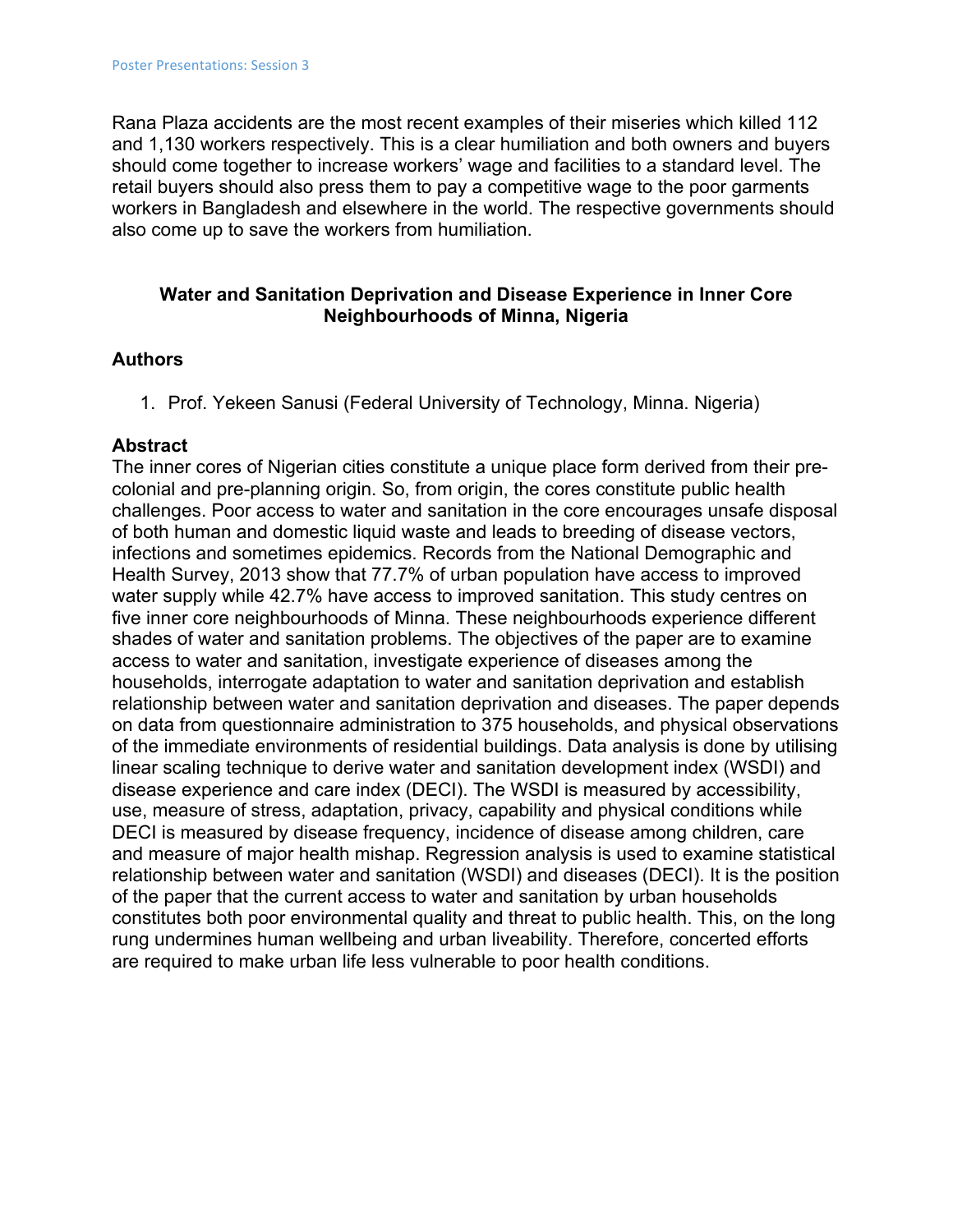# **Ambient Air Pm2.5 and its Impact on Cardiovascular Disease in Ulaanbaatar Residents**

# **Authors**

1. Ms. Enhjargal Altangerel (Ach medical university)

# **Abstract**

Mongolia is a landlocked country with a total land area of 1,564,116 square kilometers. Ambient annual average particulate matter (PM) concentrations in Ulaanbaatar are 10– 25 times greater than national standard. The study aims to define the relationship between ambient air PM2.5 level and hospital admissions during the years 2010 and 2014. Pollution data included the 24-hour average of PM2.5. Data were sampled daily and optioned from the national air monitoring stations located in Ulaanbaatar.The sampling frame of hospital admissions for cardiovascular disease (CVD) were the records of all outpatient hospitals of Ulaanbaatar. Data covers the period from January 2011 to January 2014. To test the differences of the results, appropriate statistical tests were used. During 2011-2014, the highest concentration of PM2.5 occurred during the coldest period of time and the particulate matter level recorded is 3.7 times higher in the cold period than the warm period. During cold periods of time, the most admissions for CVD were registered. Four days after exposure, the PM2.5 impact on hospital admissions was weakened but there remained a positive correlation. For PM2.5, 100 µg/m3 growth of the pollutant led to 0.65% increase in the hospitalization for cardiovascular disease on the exposed day. Second day of exposure, 10 µg/m3 growth of the pollutant led to 0.66% increase;on the third day of exposure,10 µg/m3 growth of the pollutant led to 0.08% increase of hospital admissions for CVD, and at the fourth day,such growth led to 0.6% increase of CVD cases during 2011-2014. In conclusion: Most incidences of CVD registered during the cold months in the last four years were a result of PM2.5 exposure. This shows that PM2.5 exposure and hospital admissions for cardiovascular system chronic diseases are positively correlated. CVD in Ulaanbaatar residents were affected more on the same day and third day of exposure.

# **Cities Destruction Caused by Hydrological Disasters with Environmental Determinants Partner and their Impact on Urban Health**

# **Authors**

1. Prof. Jorge Castro (Oswaldo Cruz Foundation/ Fiocruz)

### **Abstract**

Background: this article is a case study envitronmental disaster in the Mariana City district named Bento Rodrigues, placed at Minas Gerais Brazilian state, on 11/05/2015, where a break of waste containment dam iron from the mining activity accumulated as mud, devastated the district, killing its inhabitants, and continued as a wave through the Doce River to the Atlantic Ocean, running a distance of about six hundreds kilometers,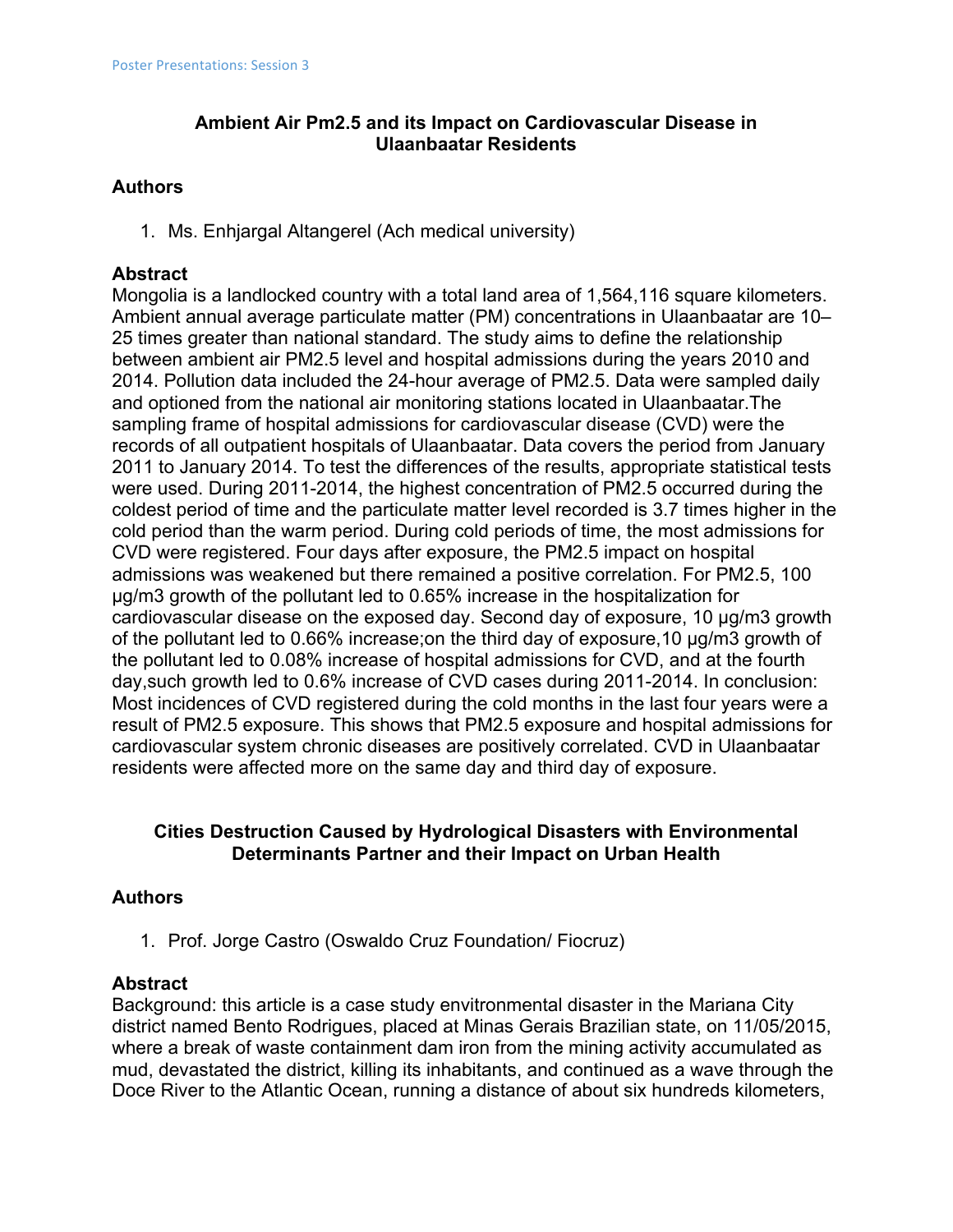along which damaged the water supply of several cities, and detonated impact on urban health of all these populations, eliminating existing biological systems with impact on fisheries, a traditional regional economic activity. Methods: the study works with data from the health of the surviving population removed from the said district and the urban population of the river basin hit by the mud. Results: a vision on suffered impacts and renovation programs of social life, animal and plant launched by the local t, state and federal governments, asking about why previous similar disasters were not enough to avoid t a efficient technical solution implementation Implications: In other way, the same disaster type may occur caused by other existing barriers, but a risk reduction plan and new submitted population removal can be implemented through a redesign of the occupation of the Doce River basin, regardless of the now irreversible conditions in the short term. This is an opportunity to coordinate urban planning solujtions and methodology with urban health.

### **Burden of Communicable and Non- Communicable Disease in Urban India: A Regional Analysis**

### **Authors**

1. Mr. Ajit Yadav (International Institute for Population Sciences Mumbai)

#### **Abstract**

In present study is an effort to analyse the burden of diseases in the state. Disability Adjusted Life Years (DALY) is estimated non-communicable diseases. Multi-rounds (52nd, 60th and 71st round) of the National Sample Surveys (NSSO), conducted in 1995-96, 2004 and 2014 respectively, and Million Deaths Study (MDS) of 2001-03 and 2006 datasets are used. Descriptive and multivariate analyses are carried out to identify the determinants of different types of self-reported morbidity and DALY. The prevalence was higher for population aged 60 and above, among females, illiterates, and rich across the time period and for all the selected morbidities. The results were found to be significant at P<0.001. The estimation of DALY revealed that, the burden of communicable diseases was higher during infancy, noticeably among males than females in 2002. However, females aged 1-5 years were more vulnerable to report communicable diseases than the corresponding males. The age distribution of DALY indicates that individuals aged below 5 years and above 60 year were more susceptible to ill health. The growing incidence of non-communicable diseases especially among the older generations put additional burden on the health system in the state. The state has to grapple with the unsettled preventable infectious diseases in one hand and growing non-communicable in other hand.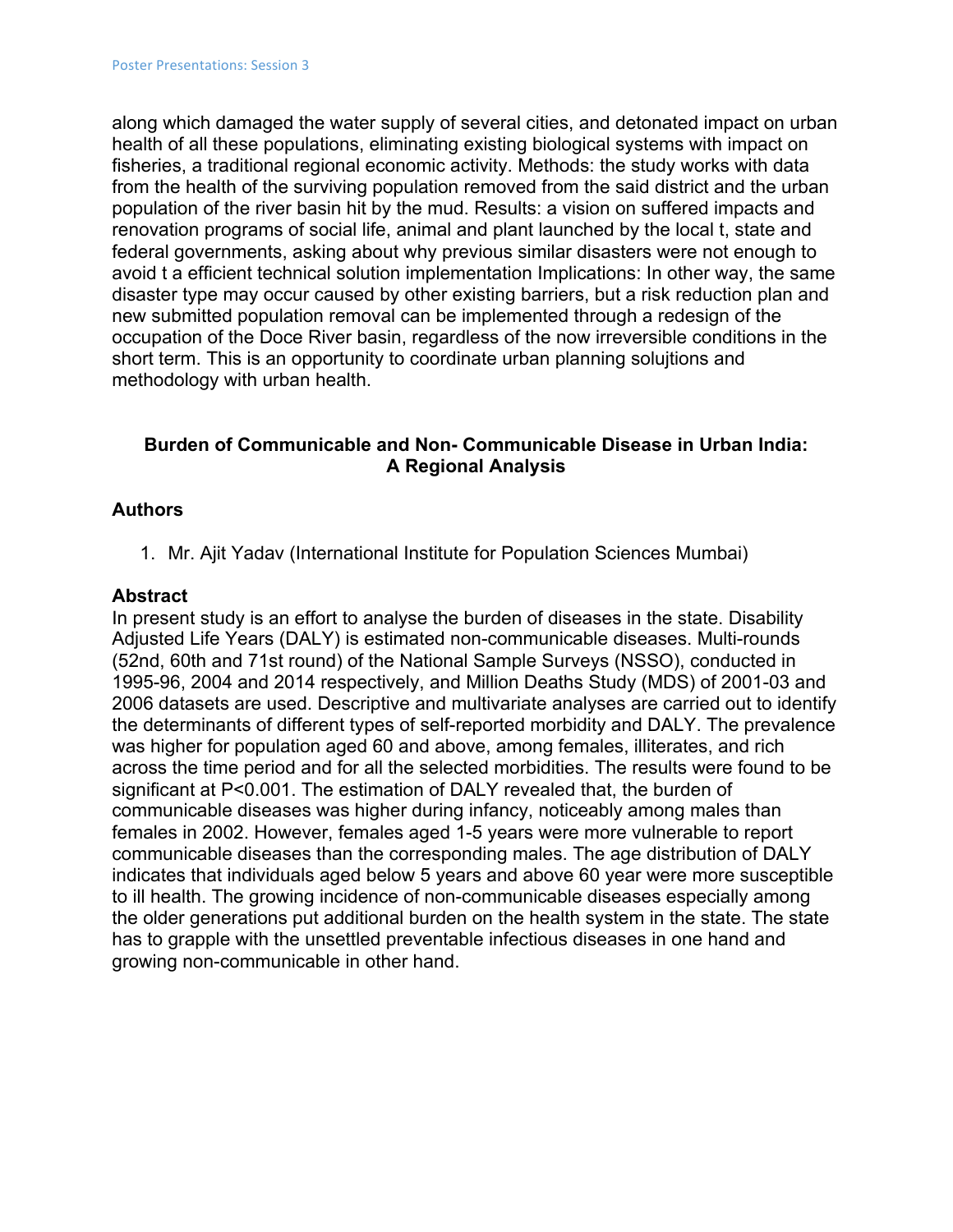# **Dynamics of Child Sex Ratio in Urban India: A Regional/Spatial Patterns**

### **Authors**

1. Mr. AJIT YADAV (INTERNATIONAL INSTITUTE FOR POPULATION SCIENCES MUMBAI)

# **Abstract**

Most countries in the developing region had high fertility and mortality in the historically due to combination of low child survival and low female education. Over time these countries, including India, have experienced fertility transition with varying pace and many have reached the replacement level. India has also experienced fertility decline over time and its Total Fertility Rate (TFR) has decreased from the level of 5.2 births per women in 1971 (RGI, 1971) to the level of 2.3 per women in 2013 (RGI, 2013). This decline is not uniform across the country. There is significant diversity within India in terms of fertility levels and pace of fertility transition. Southern India, urban areas and higher socio-economic groups have the lowest low fertility (1.3 TFR) as compared to the North Indian states (Arokiasamy and Goli, 2012). Many demographers believe that the strong desire to have a son is one of the major causes for the high fertility among rural Indians (Gupta, 1987, Gupta and Bhat, 1997, Griffiths et. al., 2000, Guillot, 2002, Sekher and Hatti, 2009, Shekhar and Ram, 2003, Bhat and Zavier, 2003, Arokiasamy and Goli, 2012 and Yadav et. al., 2013). Crude death rate has decreased from the level of 42.7 per 1000 midyear population 1881 (Bhat, 1997-1998) to the level of 7 per 1000 midyear population in 2013 (RGI, 2013). There are many efforts by the government of address the problem of skewed sex ratio.

# **Leveraging Local Environmental Health Capacity to Inform Geospatial Assessment of Healthy Food Access in Contra Costa County, California**

### **Authors**

1. Mr. John Kaufman (Association of Schools and Programs of Public Health)

### **Abstract**

Diet is a major risk factor for the leading causes of morbidity and mortality among US adults. Inadequate access to healthy food has been cited as contributing to poor diets. While publicly available aggregate spatial metrics of food access allow comparisons between zip codes or counties, geographic point-specific data are more useful for local decision-making organizations.

Our aim was to assess geographic healthy food availability in Contra Costa County, California using original data collected by county health inspectors, with a focus on areas with potential access barriers.

Inspectors collected data from all 797 retail food markets in the county using a short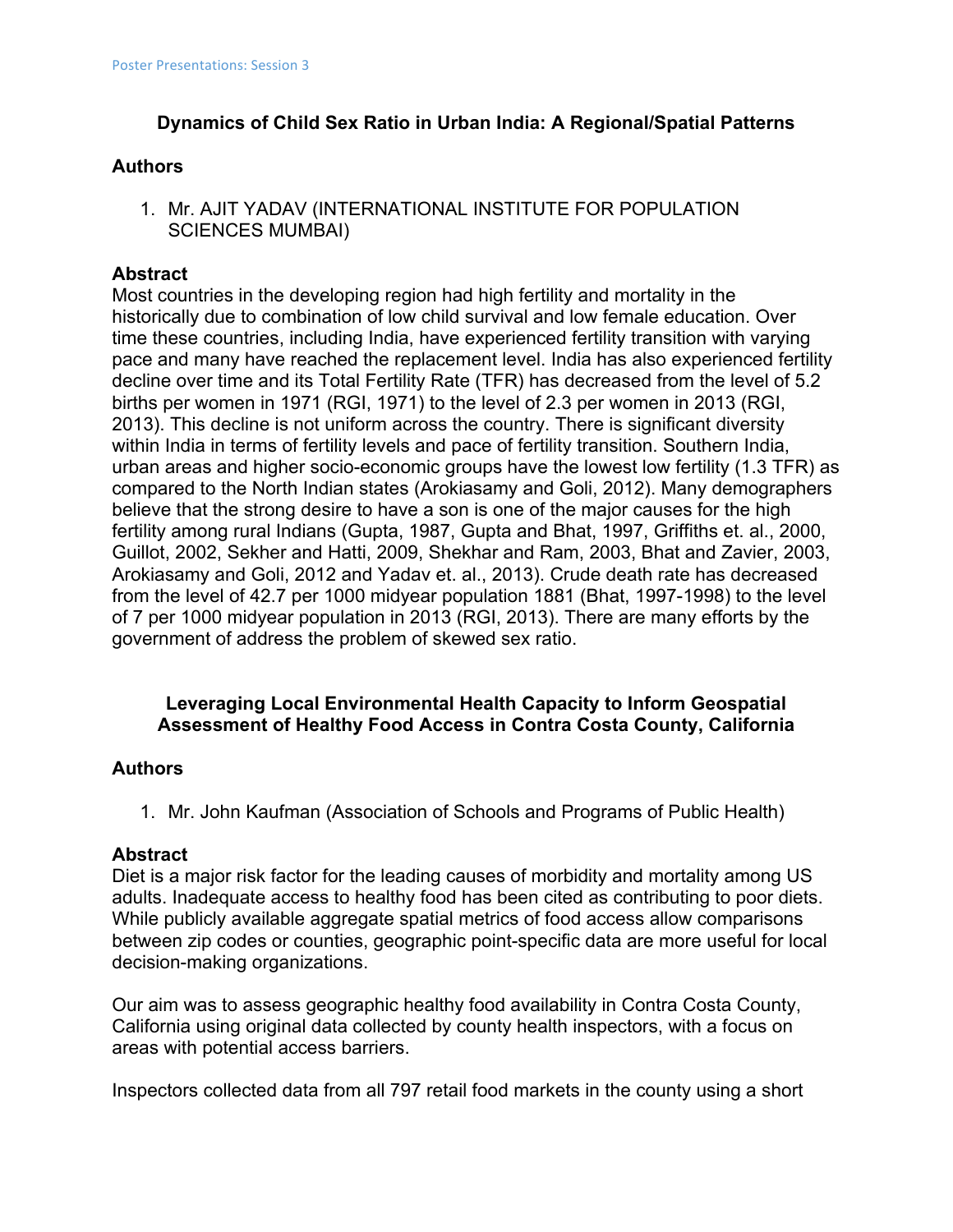questionnaire on availability and quality of fresh foods. We matched surveys with data on markets' square footage and acceptance of food assistance benefits. We mapped markets in ArcGIS 10.2 with publicly available data on demographics, poverty, food assistance usage, transportation, fast food outlets, and public schools.

The percentage of markets offering fresh foods increased with market size, from 11% of small markets (<2,000 sq ft) to 81% of large markets (>6,000 sq ft). The percentage of markets accepting food assistance benefits increased with market size, from 45% of small markets to 91% of large markets for Supplemental Nutrition Assistance Program benefits, and from 2% of small markets to 49% of large markets for Women, Infants, and Children benefits. Large markets comprised 56%, 49%, and 39% of markets in the high, middle, and low income zip code tertiles, respectively. The lowest income tertile had 8.1 convenience stores offering no produce per 10,000 residents, compared to 4.5 and 3.8 in the middle and high income tertiles, respectively.

These data show the value of using local health inspectors to assess healthy food availability. Our results can be shared with local government agencies and community groups for decision-making, research, and project planning.

# **Expenditure on Maternal Health Care in Uttar Pradesh, India: Study of out of Pocket Expenditure Leading to Catastrophic and Health Impoverishment**

### **Authors**

1. Ms. priyanka yadav (Jawaharlal Nehru University)

#### **Abstract**

In the present paper analysis is done in order to examine whether maternal health expenditure has direct relation with maternal death and to examine the socio - spatial variation in out of pocket expenditure in private and public health care centres. The use of maternal health care is limited in India despite several programmatic efforts for its improvement since the late 1980's. The use of maternal health care is typically patterned on socioeconomic and cultural contours. The study uses the 71st round of schedule 25.0 data on Social consumption: health, collected by the National Sample Survey Organisation (NSSO) during January – June 2014. Bivariate analysis was carried out in order to analyse utilization of public, private health facilities for antenatal care, delivery, post natal care across socio economic stratum of rural and urban area. Multinomial logistic regression was done in order to find out the determinants of utilization of services. The result found that the expenditure incurred for treatment of childbirth in the state of uttar Pradesh was higher in the private sector both in the rural as well as urban area. This private expenditure leads to out of pocket expenditure and a state of catastrophism. The key determinants of catastrophic expenditure were low economic status, modern medical care use (usually use of private services), illness episodes and a household member with chronic illness. Out Of Pocket expenditure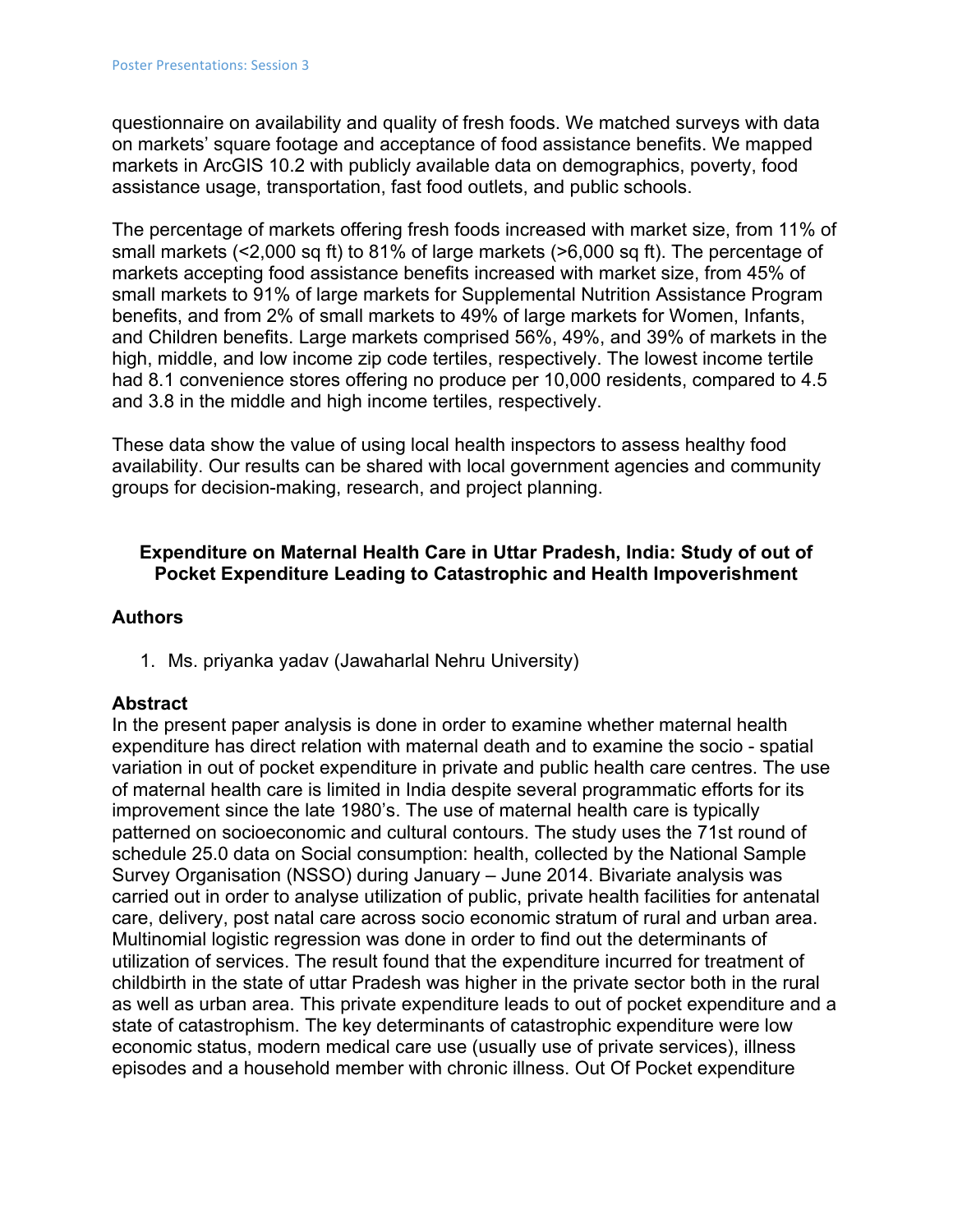reduces with increase in public spending on health and the government should take proper initiative in this field.

# **Lifestyle Induced Morbidities Among Elderly in India**

# **Authors**

- 1. Mr. Pradeep Salve (International Institute for Population Sciences)
- 2. Mr. Anshul Kastor (International Institute for Population Sciences)

### **Abstract**

Introduction: The non-communicable diseases (NCDs) cause 63 percent of all cases of deaths in developing countries, 90 percent of people die before age of 60. Major NCDs in India are cardiovascular disease, stroke, diabetes, mental health disorders, injuries and cancer. Non-communicable diseases are the leading cause of death in the South-East Asia, killing nearly 8 million annually. Methods: A study analyses the primary survey data of 'Build a Knowledge base on Population Ageing in India', conducted by Institute for Social and Economic Change in 2011. The focused of this survey was on socioeconomic, health and psychological aspects of elderly in seven selected states viz. Kerala, Tamil Nadu, Maharashtra, Himachal Pradesh, Punjab, Orissa and West Bengal of India. The total of 8,329 household and 9,852 elderly interviews were conducted in rural and urban areas.

Results: The prevalence rate of arthritis disorder was 32% among elderly; it was highest in Punjab (52%) followed by 45% in Himachal Pradesh and 42% in Maharashtra. The prevalence of diabetes among elderly was around 10%, Kerala had highest prevalence rate (27%) of diabetes compare to the other states followed by the Punjab (13%) and Maharashtra (8%). Similarly the prevalence rate of hypertension was highest among Kerala (44%) followed by Punjab (39%) and West Bengal (28%). Three fourth of the elderly seek treatment from private health facilities (71%) whereas only one-fourth (26%) access government facilities. Mainly the expenditure on treatment of elderly was financed by son followed by self-finance and others. Conclusion: The prevalence rate of arthritis disorder was 32% among elderly whereas 10% had diabetes, 8% were suffering from asthma, 24% reported hypertension and 64% elderly had any NCDs. Three four of the elderly seek treatment from private health facilities (71%) on the other hand only one-fourth (26%) access government facilities for diabetes and hypertension.

# **Experiences of Neonatal Deaths Among the Urban Poor in Metropolitan Delhi: Poor Commination, Poor Quality, and an Overwhelmed System**

# **Authors**

- 1. Mr. Jayanta Bora (Public health Foundation of India)
- 2. Dr. Nandita Saikia (Jawaharlal Nehru University)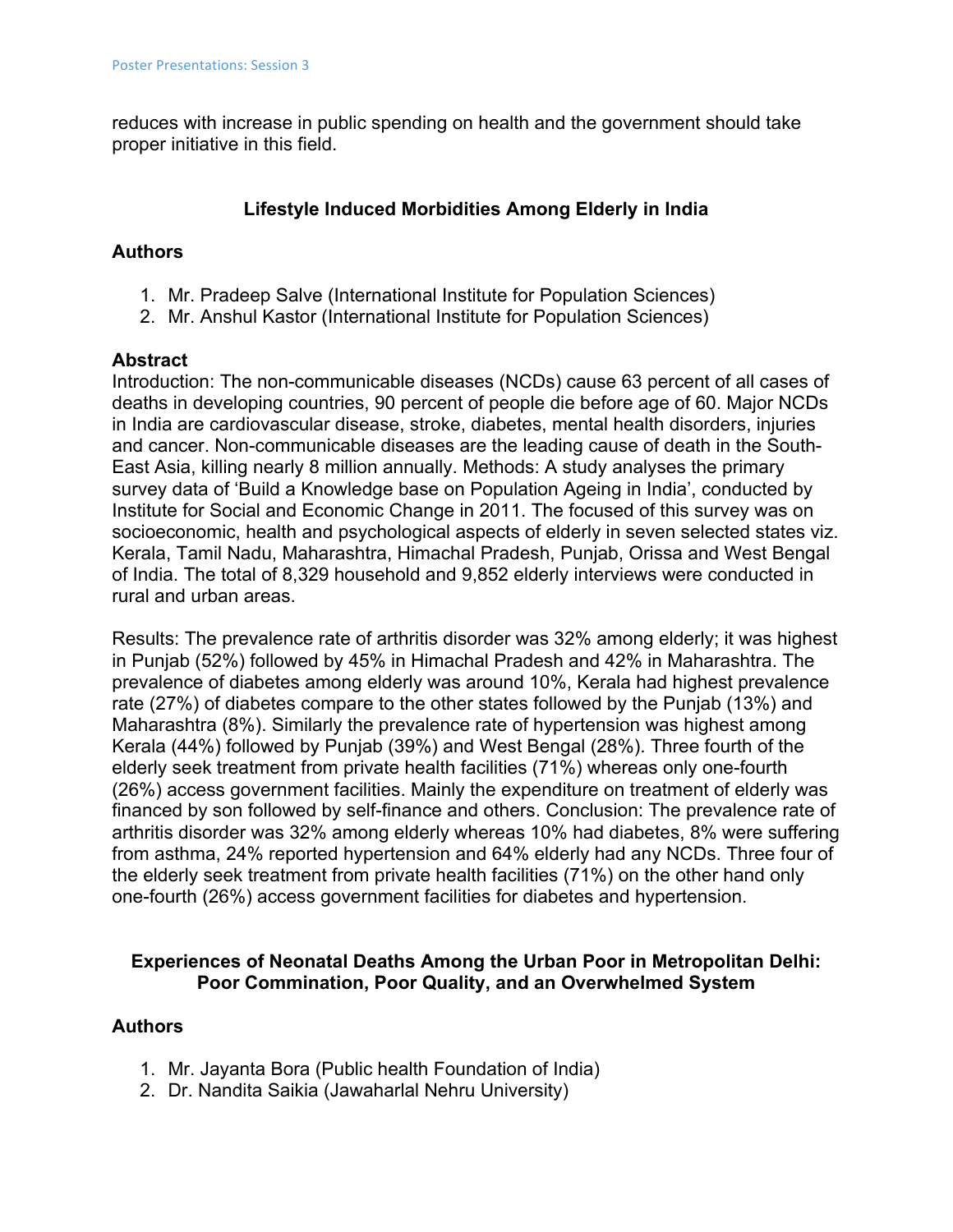#### **Abstract**

Background: India has the highest number of neonatal deaths in the world, with extreme inequality by class, caste, religion, and region. Earlier studies mainly addressed levels, trends and determinants of neonatal mortality at a national or sub-national level using macro data, but few studies looked more in depth at women's experiences of the pathway leading to neonatal deaths.

Methods: The Health Department of North East district of Delhi identified Neonatal deaths that occurred in a nine-month period in selected clusters of the concerned district. We interviewed mothers of deceased neonates through semi-structured questionnaires. Additionally, a group of health service providers from the Public Health Facilities were interviewed to understand the demand-supply balance of health care services.

Results: The majority of women who lost neonates belonged to deprived castes, lowincome level, low education level and were recent poor migrants, living in an extremely poor urban environment. Although government health facilities are supposed to provide free services to those women, poor quality of services compelled them either to withdraw from the facilities or to continue with great dissatisfaction. Among women going to public health care facilities, educated women were successful in negotiating with the health service providers for quality services. On the supply side, doctors in government facilities are overburdened with increasing demands due to migration from neighboring regions of Delhi. The mismatch between demand and supply of health care services leads to poor quality of antenatal, intrapartum, and postnatal care, which increase the risk of neonatal mortality.

Conclusion: Women belonging to the lower socio-economic strata in Delhi receive poor quality reproductive care. Health education and counseling to women from low socioeconomic subgroups is urgently needed so that they can negotiate better for higher quality services in those facilities. The quality of health services in public hospitals need to strengthen.

#### **Disability of Older Women is More in Urban Area Than Rural Area in Bangladesh: It Needs Deep Attention**

### **Authors**

- 1. Dr. Yeasmin Jahan (Urban Primary Health Care Services Delivery Project)
- 2. Mr. Md. Abu Bakr Siddique (Uraban Primary Health Care Services Delivery Project)

#### **Abstract**

Urbanization is tomorrow's world. Rural areas transform into urban areas. The decreasing birth and death rate population scenario is shifting. The number of aging people increases day by day. Disability of olderwomen is more in urban area in Bangladesh. In urban area olderwomen live in very small space. Facility of mobility is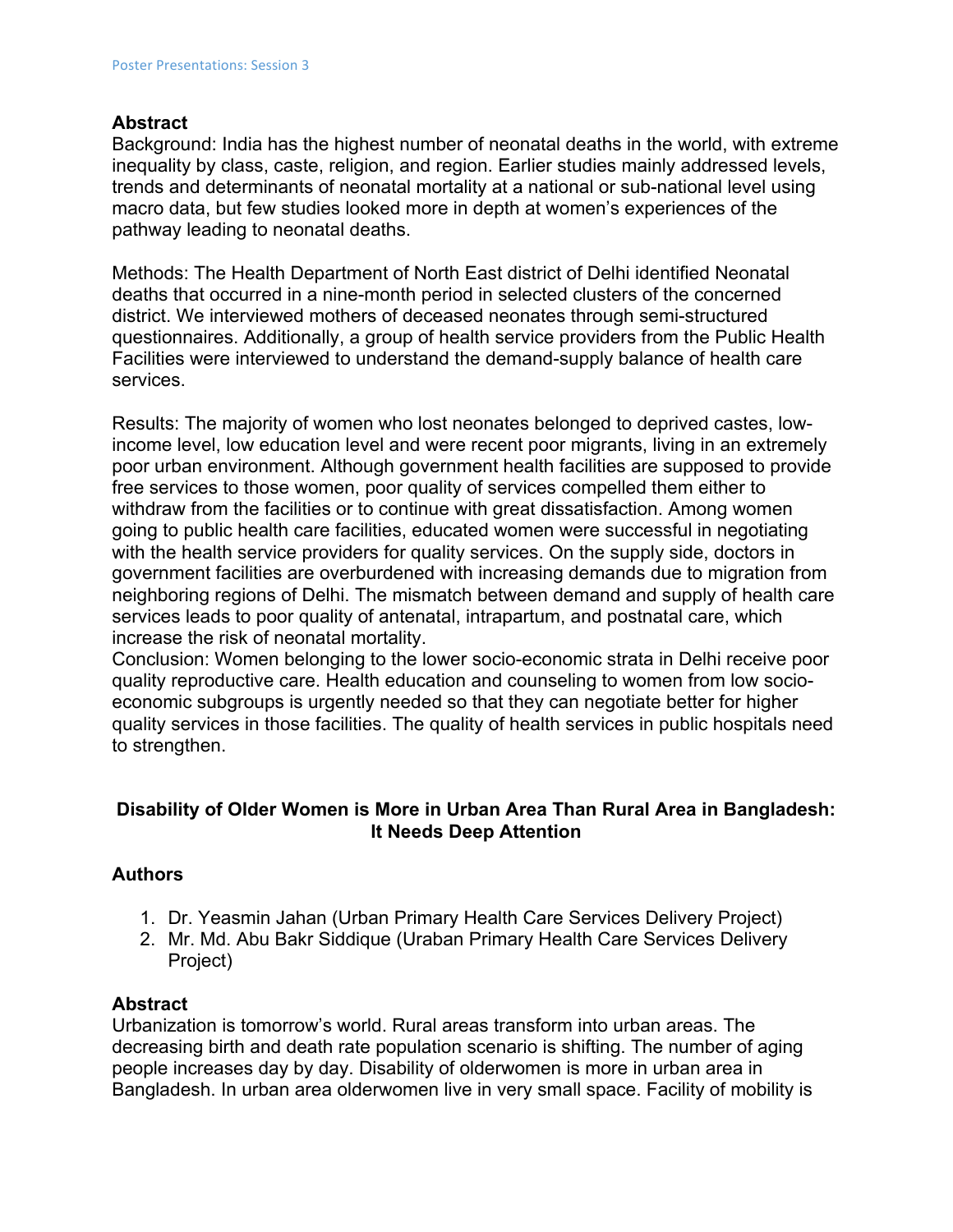very limited. Scope of physical work is limited. There is no opportunity of recreation. There is no place for physical exercise or body fitness. The socio-cultural practice of Bangladesh older men go for prayer to the mosque for five times in a day. They go for shopping. Most of the urban women are not practiced. In rural area olderwomen involve in house hold work in wider place, in supporting work in agriculture sector. Free air, open space and association of near by friends and relatives give better healthful situation to the older women of rural area. These facilities are not easily available for urban olderwomen. Women are neglected portion of the society. Old, disabled and poor are most neglected. All subdistrict level municipality will become urban area after some years. This reality says that tomorrow's Bangladeshi older women will be big burden by disability in urban area.

To prevent this burden it is necessary to take some measure. There is lack of knowledge about old age, disability, problem of ageing, management of problem of old age and disability; creation awareness,dissemination of knowledge.Arrangement of ageing people management centre in the urban community. This centre may be in the side of the healthfacility, school, private land. This centre contains recreation park. Recreation park contains arrangement of age friendly physical exercise park, food court, book library; music library; arrangement a forum for interaction between new and old generation. Age friendly job and work give opportunity to use their knowledge, experience and skills. Women are deprived from dignity, honour, respect and rights. These cause manic depressive illness.

### **The Distribution of Healthcare Facilities in Two Cities in Bangladesh**

### **Authors**

- 1. Mr. Shaikh Mehdi Hasan (International Centre for Diarrhoeal Disease Research, Bangladesh (ICDDR,B))
- 2. Mr. Shakil Ahmed (International Centre for Diarrhoeal Disease Research, Bangladesh (ICDDR,B))

### **Abstract**

Background: Rapid urbanization in the global south is characterized by increased population density and changing healthcare needs. Comprehensive information on the supply of healthcare services and their distribution across the urban landscape is needed to better plan for and respond to the needs of expanding urban populations. Objectives: This paper aims to investigate the density of health care facilities and their geographic distribution pattern to identify gaps in service coverage in urban Bangladesh.

Methods: Data was collected between May 2014 and December 2014 in Rajshahi and Naraynganj City Corporations. Naryanganj is an industrial city very close to the capital of Bangladesh whereas Rajshahi is an old city in the north of the country. Health facilities including Hospitals, Clinics, Diagnostic Centres, Delivery Centres, Urban Dispensaries, Blood banks, and Doctor's Chambers of the two cities were identified and geo-located using GPS, and a survey conducted to gather basic facility information. The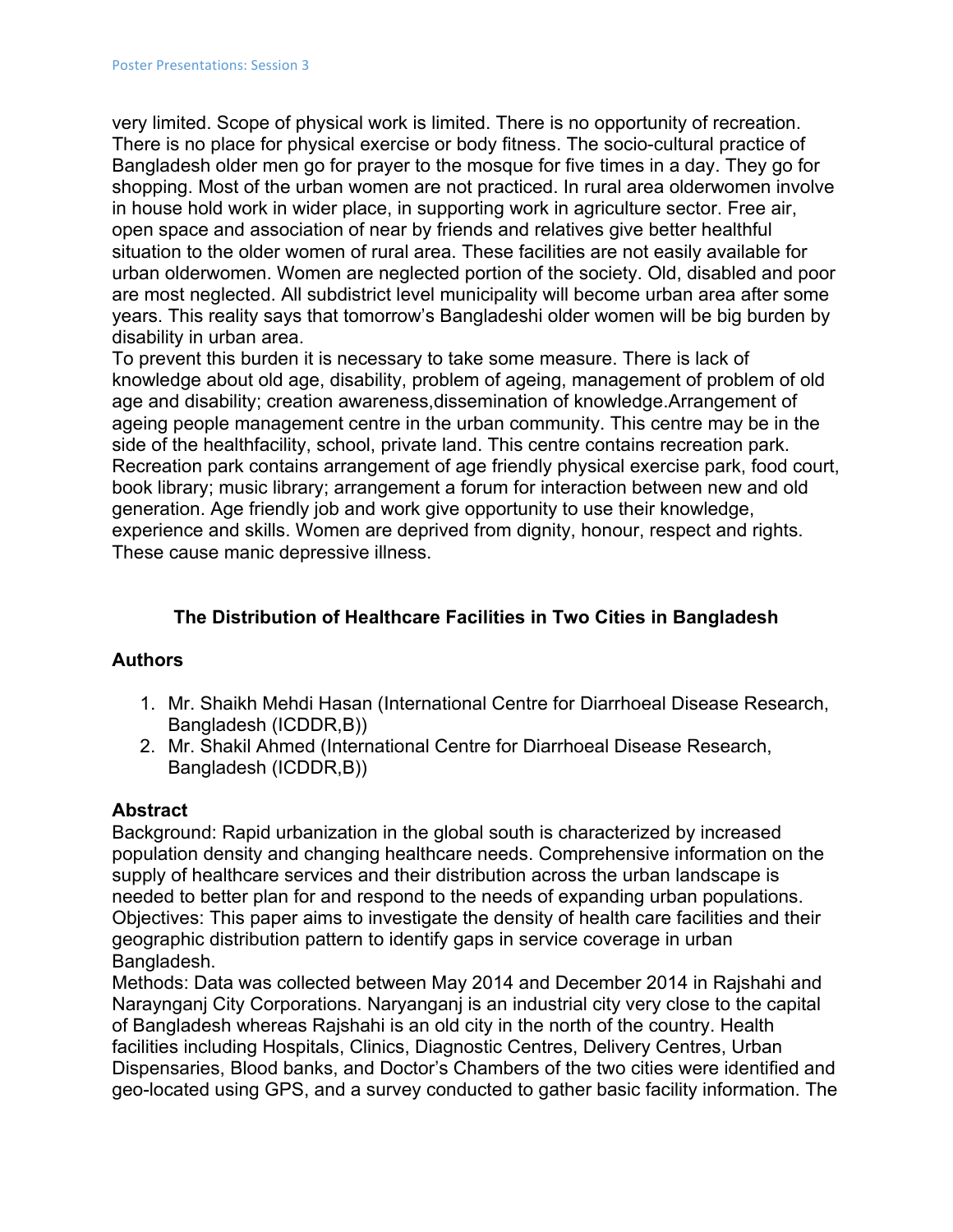prevalence and spatial distribution of different health services in public, private and NGO sectors was quantified and mapped in order to identify the distribution of health services and coverage gaps.

Findings: In Naraynaganj, though there were 8.5 facilities per 10,000 population, facilities were largely concentrated in the central-southern and north-western part of the city. With 11 facilities per 10,000 population, a similar pattern was found in Rajshahi where a higher density of health facilities was observed around the central-southern part of the city. Observed healthcare coverage disparities are particularly evident around poor urban settlements, where access to static facilities is particularly limited. Conclusion: In two different urban settings of Bangladesh a similar pattern of uneven distribution of healthcare facilities was evident. These findings will help to identify the gap of urban facilities' coverage that could contribute to making evidence-based planning for ensuring better availability and access to urban health services.

### **Women's Attitude towards Wife-Beating and its Behavioural Impact on their Maternal and Child Healthcare Service Utilization in Selected South Asian Countries**

### **Authors**

1. Mr. Anshul Kastor (International Institute for Population Sciences)

#### **Abstract**

Background: Individual and family attributes play an important role while utilizing any healthcare service. Women's viewpoint and her like or dislike is crucial to enhance her participation in maternal and child healthcare (MCH) services. The MCH service utilization is a key factor to reduce infant, child and maternal mortality in South-Asian region where more than half of world's maternal and child death occurs. Thus, any insightful assessment of women's justification on wife-beating and its behavioural impact on their MCH service utilization will have number of policy implications in South-Asian countries.

Data source and Methodology: The Demographic Health Survey dataset of India (2005- 06), Bangladesh (2011) and Pakistan (2012-13) is used for analysis. Descriptive, bivariate, tri-variate analysis is carried out to understand the level and pattern of women's justification on wife-beating. Further, multivariate analysis (binary logistic regression) is used to understand the adjusted effect of selected covariates on MCH service utilization in South-Asian region.

Results: More than half of women do not justified wife-beating across the situation. The proportion of women not justifying wife-beating is more in Bangladesh (67%) followed by Pakistan (55%) and India (51%). Utilization of all the selected MCH services viz. full ante-natal care, institutional delivery, post-natal care and child's full-immunization declines as the justification on wife-beating increases in all the selected countries. Multivariate analysis shows that early marriage, no education, illiterate husband, living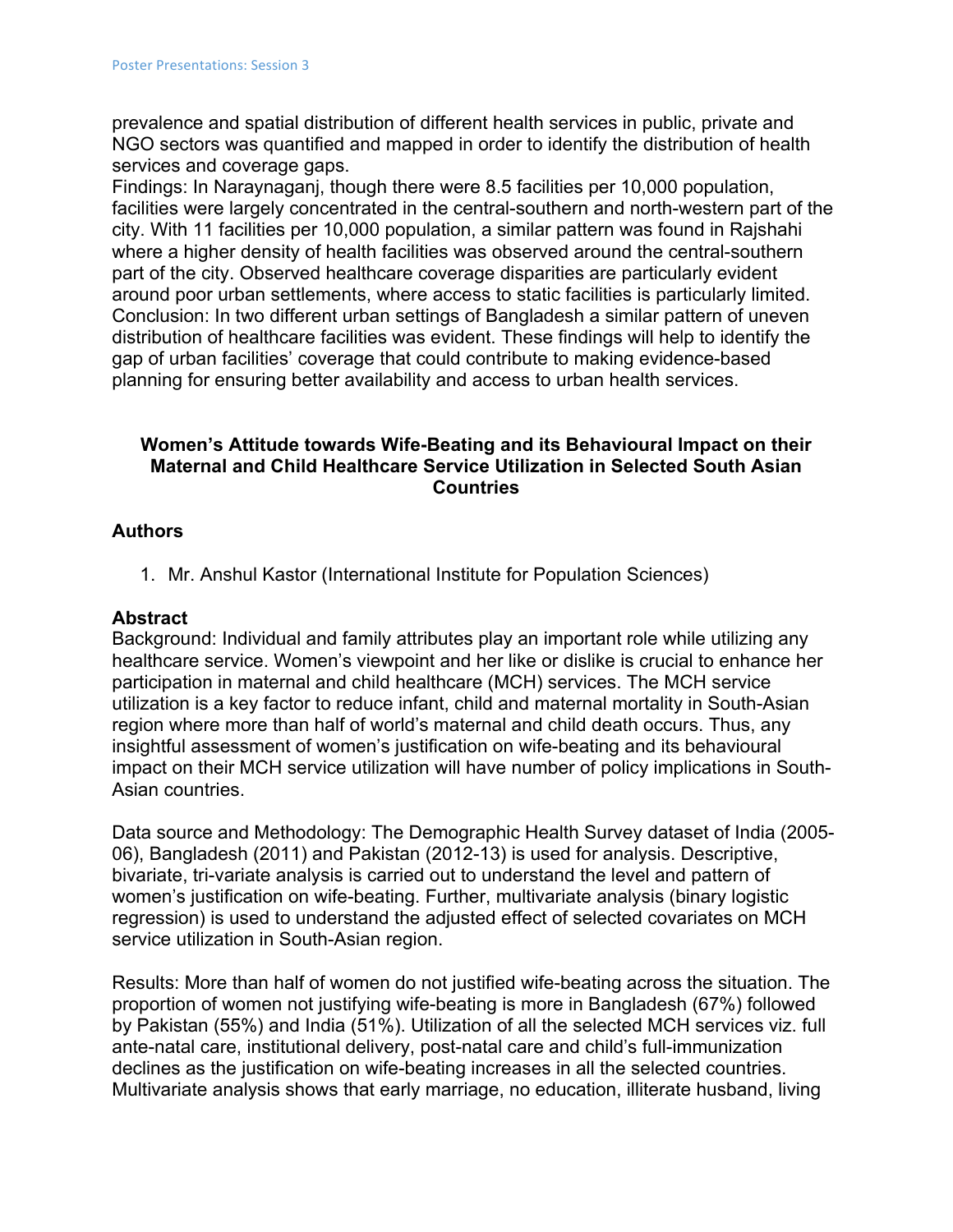in rural areas and being poor along with justification of wife beating adversely associated with utilization of MCH services.

Conclusion: Any effort to minimize the violence against women would reap positive result in enhancing the MCH service utilization. Besides addressing the three important A's i.e. availability, accessibility and affordability of healthcare in these countries there is an instant need to promote the women's participation in utilizing the service through securing their dignity in family life.

### **Growing Disparity in Use of Maternity Care Across Ethnic Groups in India: Does Place Pf Residence Matter?**

### **Authors**

1. Mr. Abhishek Kumar (International Institute for Population Sciences)

#### **Abstract**

Background: The public health interventions in the country have focused to increase coverage of maternity services among poor. However, identification of the poor is a big challenge in the country because of a corrupt political system and biased policies. Alternatively, it is better to target those who are socially disadvantaged and face discrimination. This would be worthwhile to further reduce maternal mortality ratio in India. This paper examines the trends and pattern in use of full antenatal care and medical assistance at delivery by ethnic groups across rural-urban residence. This layered analysis will provide insights for targeted health policies in India.

Methods: Data of National Family Health Surveys, 1992-2006 are analysed. Ethnic groups are created and disparity in use of the services is analyzed between groups. Inequality and multivariate analysis were used to understand find-out ethnic disparity in use of maternity services by rural-urban residence.

Results: A huge gap exists in coverage of the services between ethnic groups in India – use of the services are 20-35 percent lower among marginalized ethnic groups than non-marginalized. The gap is more pronounced in rural compared to urban area: % caste gap in use of antenatal care was 23% in rural compared to 9% in urban India. There is sluggish change coupled with the concomitant rise in ethnic disparities with respect to use of the services in India and across place of residence.

Conclusions: Though there is provision of reservation for marginalized ethnic groups for enrollment in government universities and in government jobs. There is need for special policy in similar way to increase the coverage of maternity services among marginalized ethnic groups of India, particularly on rural areas. A lower ethnic gap in use of maternity care in urban India might be reflection exposure of modernity and cosmopolitan culture in urban India.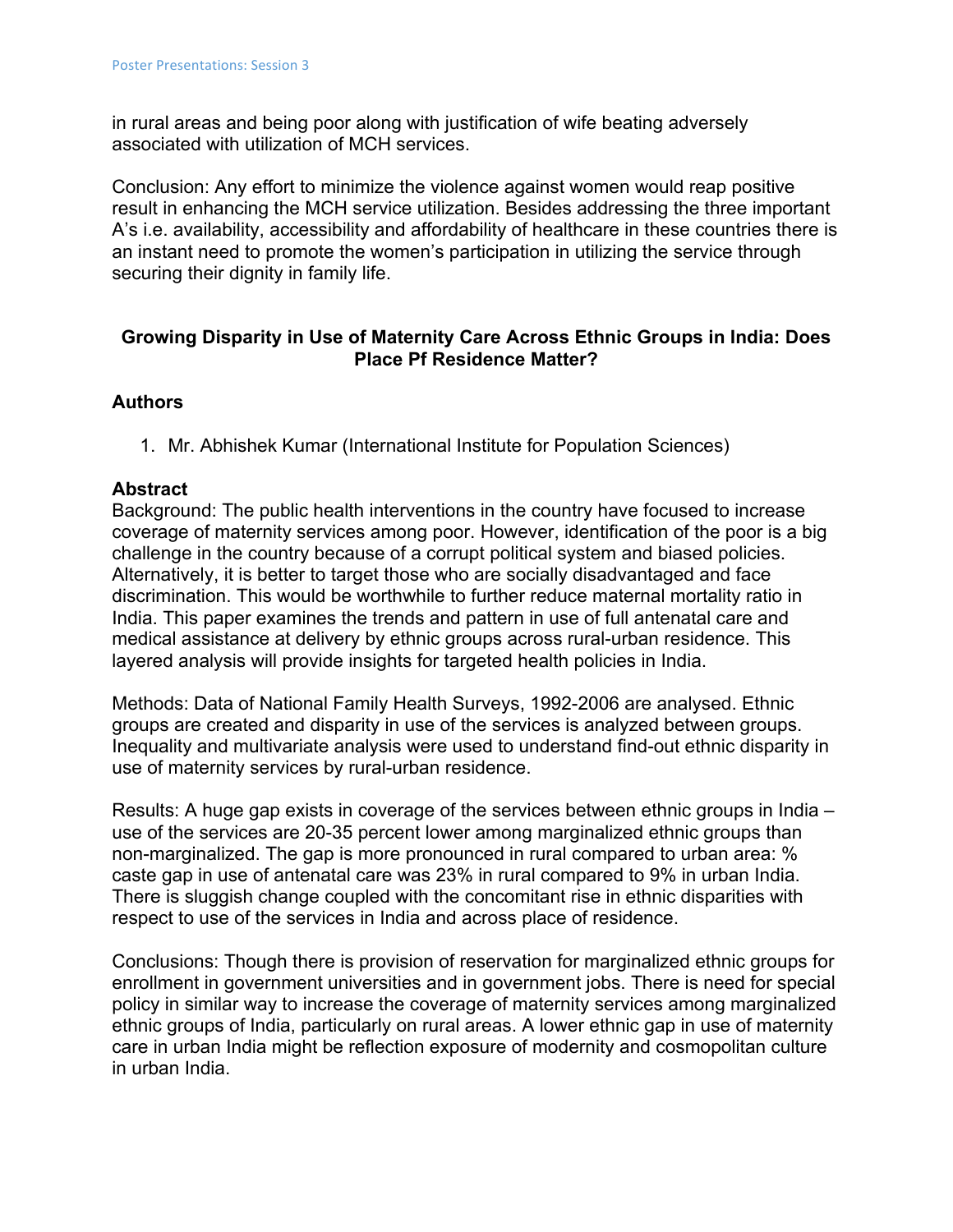# **Migration, Urban Health, and Sex Work: A Paper that Explores the use of Narrative and Visual Methods When Seeking to Examine the Lived Experiences of Migrant Sex Workers in South Africa**

# **Authors**

1. Ms. Elsa Oliveira (African Centre for Migration and Society, University of the Witwatersrand)

# **Abstract**

Background: The voices of South African and foreign-born individuals involved in the sex industry are currently under-represented in research, advocacy and legal debates. This project sought out to capture the voices of migrant sex workers in order to better understand their lived experiences.

Methods: Participatory photography and narrative interviews were the main methodologies utilized during this study. In contributing to the documentation of underrepresented voices, this project included both South African and foreign-born individuals involved in sex work in a process of self-representation through photography. This is of great importance when one considers the extent to which sex workers are "portrayed", rather than "portrayers": that they are all too often presented in the media through the eyes of others, rather than afforded an opportunity to depict their own realities.

Results: This study highlighted the varied experiences of migrant women sex workers in inner-city Johannesburg. The women shared stories of human rights abuses, health experiences, migration histories, as well as stories about their dreams and aspirations.

This poster is a collage of images and captions that speak to issues raised by sex workers during a participatory photo project.

### **Pattern and Distribution of Body Mass Index among Young Adults in a Nigerian University: A Comparative Study of Ife and WHO Classification Systems**

### **Authors**

- 1. Dr. Asafa Abiola (Department of Physiological Sciences, Obafemi Awolowo University, Ile-Ife.)
- 2. Dr. Ogunlade Oluwadare (Department of Physiological Sciences, Obafemi Awolowo University, Ile-Ife.)
- 3. Dr. Ayoka Abiodun (Department of Physiological Sciences, Obafemi Awolowo University, Ile-Ife.)
- 4. Dr. Irinoye Adedayo (Medical and Health Services, Obafemi Awolowo University, Ile-Ife.)
- 5. Mr. Owen Osasogie (Medical and Health Services, Obafemi Awolowo University, Ile-Ife.)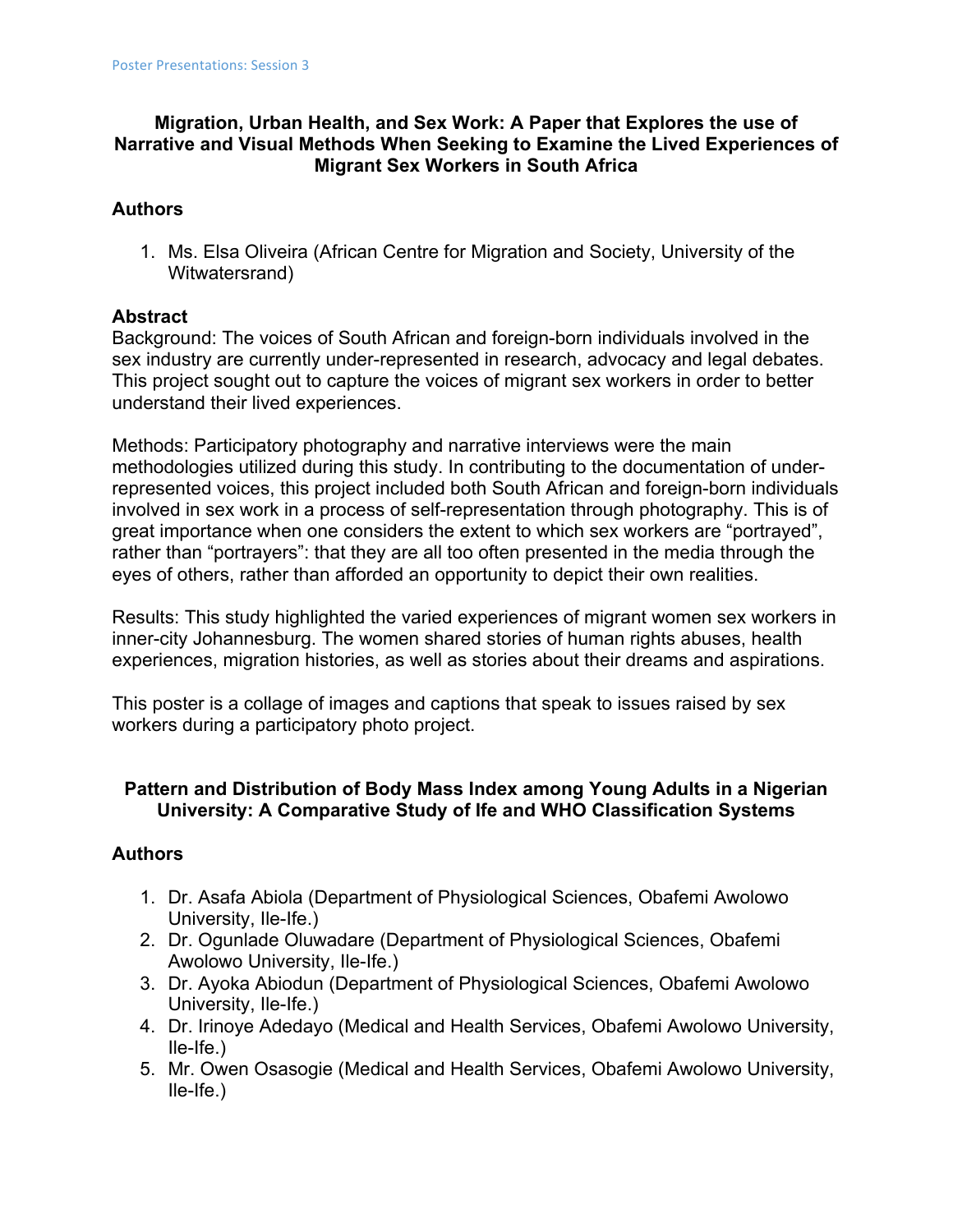6. Mr. Adalumo Olusoji (Department of Physiological Sciences, Obafemi Awolowo University, Ile-Ife.)

#### **Abstract**

Obesity is a global epidemic with serious health implications. The World Health Organization (WHO) classification for body mass index (BMI) may not be most appropriate for all adults globally irrespective of racial and ethnic considerations. This study assessed the pattern and distribution of BMI among young adults in a Nigerian university. Two thousand six hundred and forty-four (1221 males and 1423 females) apparently healthy young adults aged between 18-40years (inclusive) were recruited for this study. The weight and height of the participants were obtained using standard techniques and BMI was calculated from weight and height using Quetelet's formula. Ife and WHO classification were used to classify the BMI into underweight, normal weight, overweight and obesity. Data were analysed using SPSS version 20 software and pvalue of  $\leq$  0.05 was considered statistically significant. The mean  $\pm$  SD of age, weight, height and BMI of the participants were 20.7±3.6years, 59.1±9.9kg, 1.7±0.8m and 21.3±3.3kg/m2 respectively. From this study, the prevalence of underweight, normal weight, overweight and obesity using Ife criterion were 9.15%, 79.54%, 7.30% and 4.01% respectively while the prevalence of underweight, normal weight, overweight and obesity using WHO classification were 15.92%, 73.60%, 8.17% and 2.31% respectively. A significant difference was noticed between the two mode of BMI classifications (χ2=4976.49, p<0.0001). Significant gender differences were noticed with both Ife criterion and WHO classification systems. More than 10% of study population had abnormally high BMI irrespective of classification system. WHO classification underestimated the prevalence of obesity. In assessment of BMI, population specific criteria may be more appropriate than the globally projected classification.

# **A Case for Urban Health and Climate Observatory within Urban Health System in India**

### **Authors**

- 1. Dr. Dr VIKAS DESAI (Urban Health And Climate Resilience Center)
- 2. Dr. Suresh Rathi (Urban Health And Climate Resilience Center)
- 3. Dr. Ashish Naik (Health Department, Surat Municipal Corporation)
- 4. Dr. Hemant Desai (Health Department, Surat Municipal Corporation)

#### **Abstract**

India in the last decade grew at an average annual growth rate of two percent, urban India at three percent, mega cities at four percent, and the slum population at five to six percent (2-3-4-5 syndrome ) (1). Urban Health is a new arena in India. Complex interactions between location, demography, socioeconomic profile, urban services, climate, disasters, funds and governance influence urban health. Health management information system is the backbone of urban health system and accessibility, information technology, medical and academic institutions within jurisdiction favour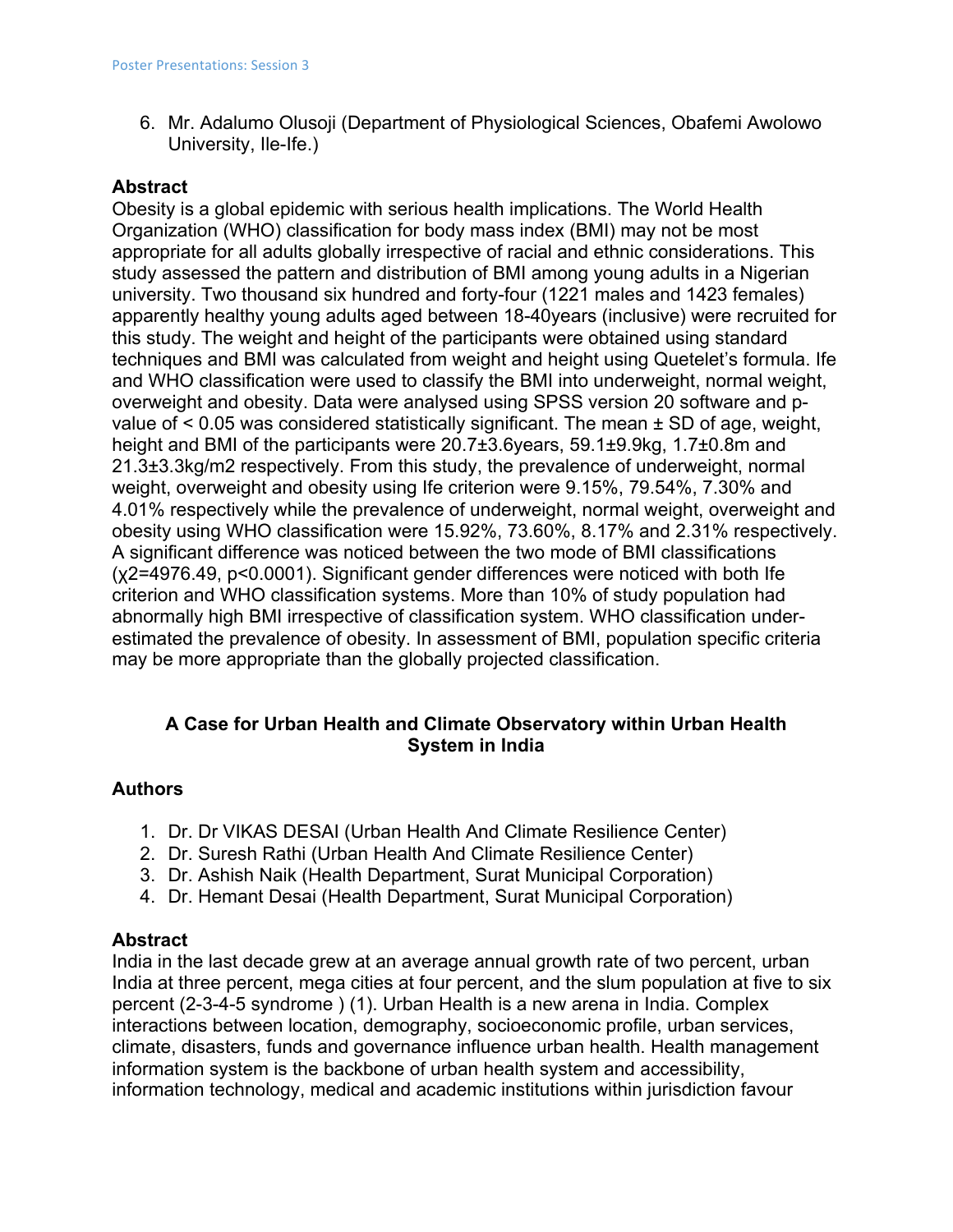#### better system.

This explorative study of health surveillance in urban India is based on multi stakeholder workshops, interviews, system study of Municipal Corporations of Gujarat state and case studies.

Some public health crisis in urban India in last two decade are Post flood Plague (Surat) and Leptospirosis (Surat, Mumbai), health crisis and air quality (Delhi, Kolkata), deaths due to heat waves (Ahmedabad, Delhi), Dengue outbreaks (Delhi), H1N1 (Hyderabad, Kolkata, Ahmedabad, Surat). Late action due to delayed early warning was almost common in all.

Action points are strengthening health information management system, integrating it with sanitation and climate information, evidence based intervention and capacity building of urban practitioners. Integration of multiple data source, transformation of surveillance statistics in to health management information, technology enabled surveillance for real time quality data.

Exclusive technical intelligence cell for health, sanitation and climate information management is missing link within urban health system in making. There is a strong case for Urban Health and Climate Observatory under National health mission, India. WHO centre for health development has also identified Urban Health Observatory as a good practice which can provide urban policy makers with much needed health intelligence (3).

# **Developing Collaborative Climate Change Policy in Cities Through a Focus on Health**

#### **Authors**

1. Ms. Sabrina Dekker (University College Dublin)

#### **Abstract**

Cities are increasingly seen as the level of government where tangible action on climate change can be achieved. While cities have demonstrated that they can successfully implement policies to address climate change they still face challenges, namely engagement with citizens. Health, for which the impacts of climate change are diverse, presents a potential avenue for engaging people on climate change policy and action. Moreover this is an idea that is supported by health professionals, who suggest that cities have the potential to set policy to enable adaptation to the impacts of climate change (Galvao, et al, 2009; Rydin et al, 2012; Kenzer, 2009; Schulz and Northride, 2004).

Around the world, cities have been working towards creating healthier urban environments and simultaneously address climate change. This has seen the promotion of green infrastructure and active transport (Barton, 2009). How though, have cities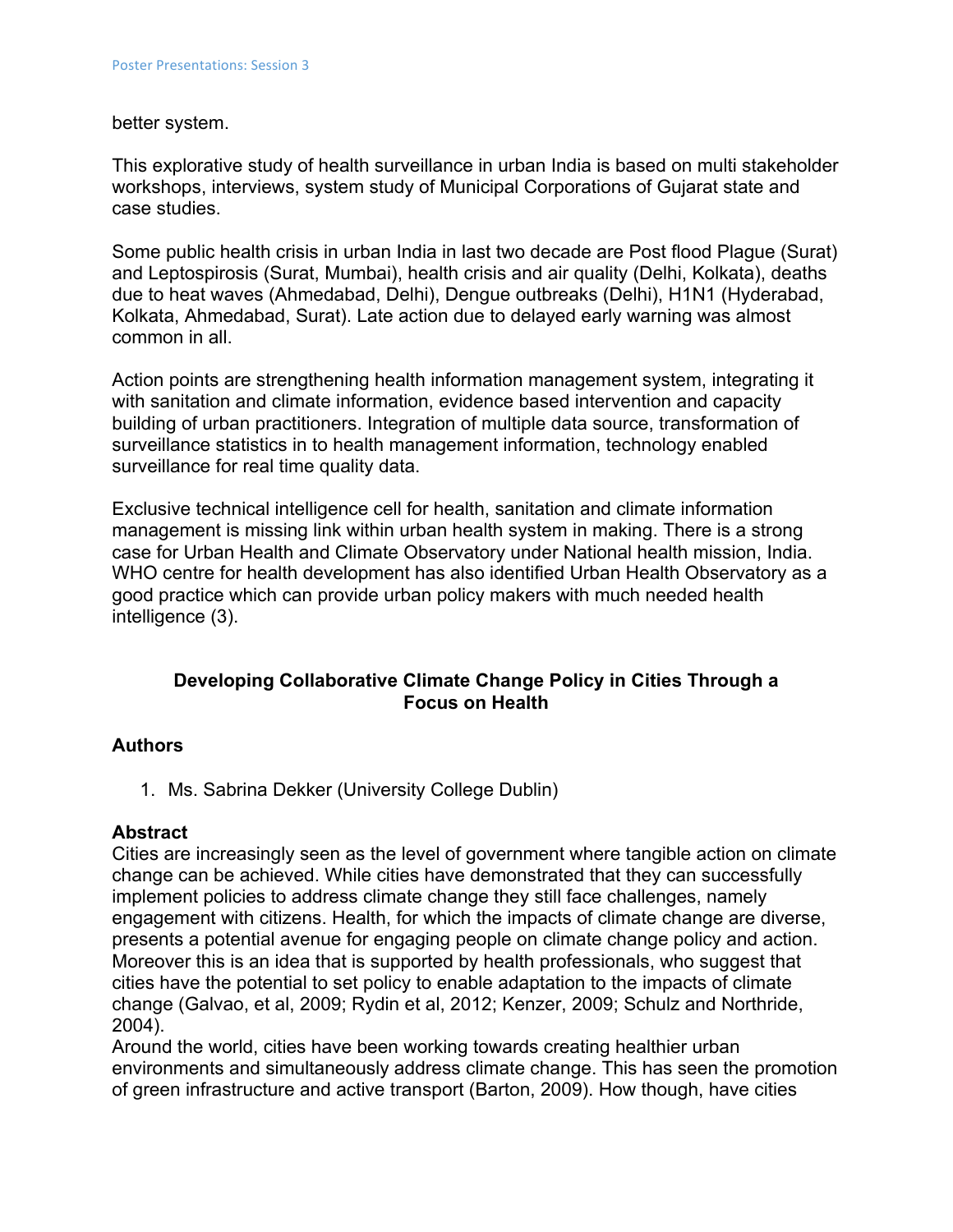#### been successful in implementing policies?

Planners and stakeholders in the cities of Vancouver, Portland and Glasgow were interviewed to understand the challenges faced by cities in the development of policies on climate change and if health provides a meaningful focus. This presentation will discuss the formal and informal methods that have played a role in the capacity of the cities to develop policy. The innovative approaches employed to overcome barriers of distrust and move towards to collaboration with a wide range of stakeholders are presented and discussed.

# **Determinants of Vulnerability to HIV in Urban Settings in Ethiopia**

#### **Authors**

- 1. Dr. Mirgissa Kaba Serbessa (School of Public Health;Addis Ababa University)
- 2. Dr. Girma Taye (School of Public Health; Addis Ababa University)
- 3. Mr. Muluken Gizaw (School of Public Health; Addis Ababa University)
- 4. Mr. Israel Mitiku Hatau (School of Public Health; Addis Ababa University)
- 5. Mr. Zelalem Adugna (ohn Snow Inc. Ethiopia, Addis Ababa, Ethiopia)
- 6. Mr. Addis Tesfaye Berhanu (John Snow Inc. Ethiopia, Addis Ababa, Ethiopia)

#### **Abstract**

Background: Although urbanization is associated with improved access to services, urbanization poses health disparities and vulnerability to health problems particularly HIV is pronounced in urban setting. However, there is limited evidences on determinants of such vulnerability in Ethiopia. This study seeks to identify determinants of vulnerability to HIV in selected urban centers.

Methods: We conducted series of focus group discussions and in-depth interviews with a total of 150 community members as well as 40 in-depth-interviews and 15 case studies with selected residents in six purposively selected cities. Data was coded and categorized manually and analyzed thematically.

Result: Finding shows that it is not only people who are vulnerable, but also specific places in the towns. While factors of vulnerability for places include being hub of inmigrants and transistors, loose social controls and restraints. Such residents as daily laborers, Female Sex Workers, students living away from family, widows, separated and divorced women, girls who work in restaurants and those in petty trade were found to be relatively more vulnerable to HIV infection. These same section of the population were not using available HIV services due lack of awareness, competing priorities to generate their livelihood and cost of services; institutional factors related to availability of supplies and equipment, decreased number of institutions providing support as well as stigma associated to HIV infection.

Conclusion: In conclusion different group of people are vulnerable to different problems and different sections of the towns show different level of vulnerability. Therefore, every urban need to be mapped to determine which groups of people are vulnerable to selected social, economic and health factors and which section of the town is vulnerable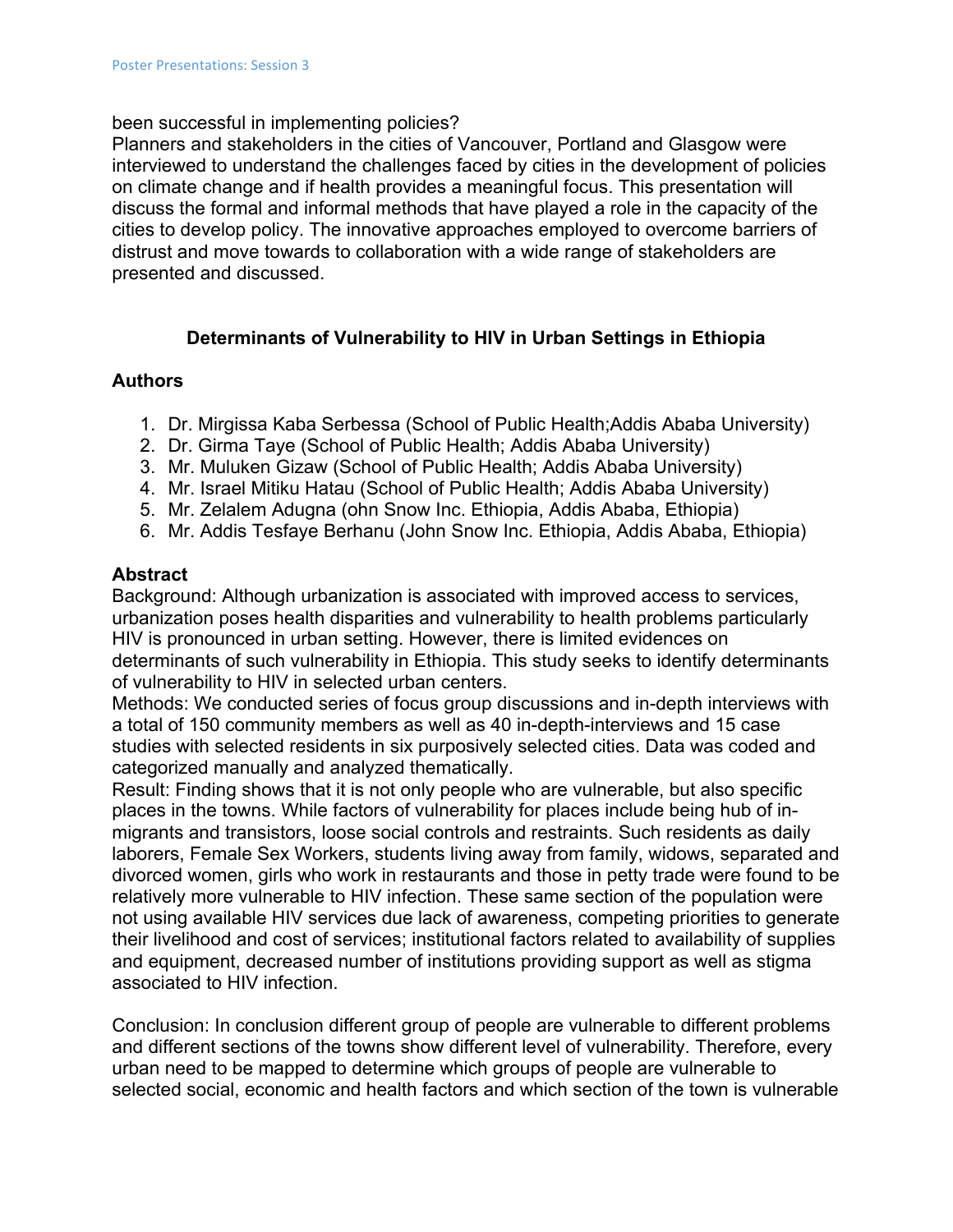to these defined problems so that authorities plan interventions accordingly. Vulnerability to HIV has roots in various sectors that require coordinated multi-sectoral response.

Keywords: HIV, Vulnerability, Ethiopia

# **The Context of Urban Food Environment for Weight Management: "In A City with 24/7 Availability"**

#### **Authors**

- 1. Ms. NAN-HE YOON (Seoul National University)
- 2. Prof. Seunghyun Yoo (Seoul National University)

#### **Abstract**

Purpose

Employing the photovoice assessment methods, this study explores the context of urban environment for weight management of residents in Seoul, Korea.

#### Methods

A photovoice approach was implemented from November, 2014 to May, 2015 with 44 adult residents of 2 districts in Seoul, who had been diagnosed of obesity within 2 years or had experience of weight control. The participants took photos of what influences their management and described its meaning in a short statement. They elaborated their experience and opinion in following group discussions. Thematic analysis was performed on the photos statements and discussion transcripts.

### **Conclusions**

Constant exposure and close proximity to food, both physically and culturally, were identified as the most salient characteristic of urban food environment in Seoul. The context of urban food environment in Seoul was constructed with mobile food stalls on commuting routes, 'food streets' near residential areas, growth and diversification of convenience stores, 24-hour food delivery, and 'food porn' on TV and social media. Alcohol was accessible via most of these venues, from mobile food stalls to food delivery, and alcohol drinking, which is often accompanied by high-calorie foods, was a major challenge to weight management.

While being influenced by such physical and cultural environmental, the study participants tended to perceive weight management as a matter of individual will and effort. They believed that environmental and social changes are difficult to make, especially in the era of economic challenges when most of food vendors are small independent business trying to make their living.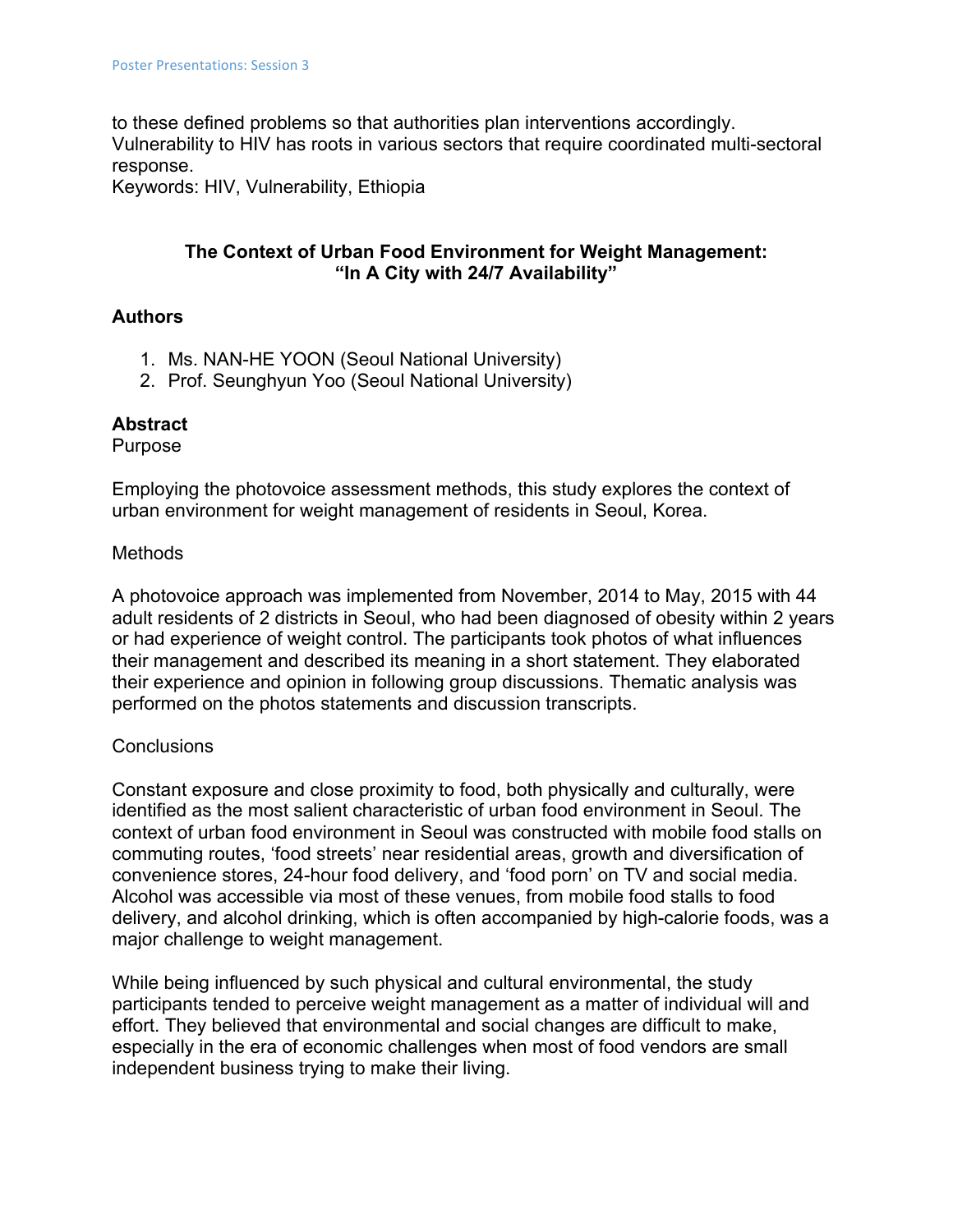The findings of this study illustrate an aspect of the current food environment of a megacity and emphasize context-based approaches to urban health.

# **To Test Not to Test: Household Contact Screening of Tuberculosis Patients in Urban Slum, Dhaka**

# **Authors**

- 1. Prof. Malabika Sarker (JPG School of Public Health, BRAC University)
- 2. Dr. Rifat Mahfuza (JPG School of Public Health, BRAC University)
- 3. Ms. Mrittika Barua (JPG School of Public Health, BRAC University)
- 4. Mr. Avijit Saha (JPG School of Public Health, BRAC University)
- 5. Mr. Afzal Aftab (JPG School of Public Health, BRAC University)
- 6. Mrs. Shayla Islam (BRAC)
- 7. Dr. Akramul Islam (BRAC)

# **Abstract**

Background: Bangladesh, one of the high burden countries for tuberculosis (TB), is facing challenges in urban TB control. The migrant nature of the slum residents (66%), overcrowding, and poor living condition contribute to disease transmission. Therefore contacts of TB patients are regarded as one of the high risk groups for TB. Objective: To determine the proportion of household adherent to contact screening and related factors, in selective urban areas of Bangladesh. Another objective was to determine the proportion of households with child members tested for TB. Method: We interviewed 481 TB patients and 462 household members from households of all 943 index TB patients, enrolled in eight urban DOTS centres of Dhaka, Bangladesh to identify the proportion of adherent. Adherent refers to households of TB patients with at least one contact screened for TB. Unadjusted and multivariable logistic regressions were used to determine the factors associated with adherence to contact screening.

Results: Adult contacts of 110 (12%) households reported TB screening. Only 59 (9%) households with child member reported TB screening of children; among them, 12 (20%) children were detected with TB. Households with index TB patient below 15 years, were more likely to have contact screening compared to other age-groups

Conclusion: Although, households with younger index TB patients were more likely to attend screening, overall contact screening in urban slum was inadequate. National TB control programme and partners should strengthen household contact screening practice in urban area with special interventions for children.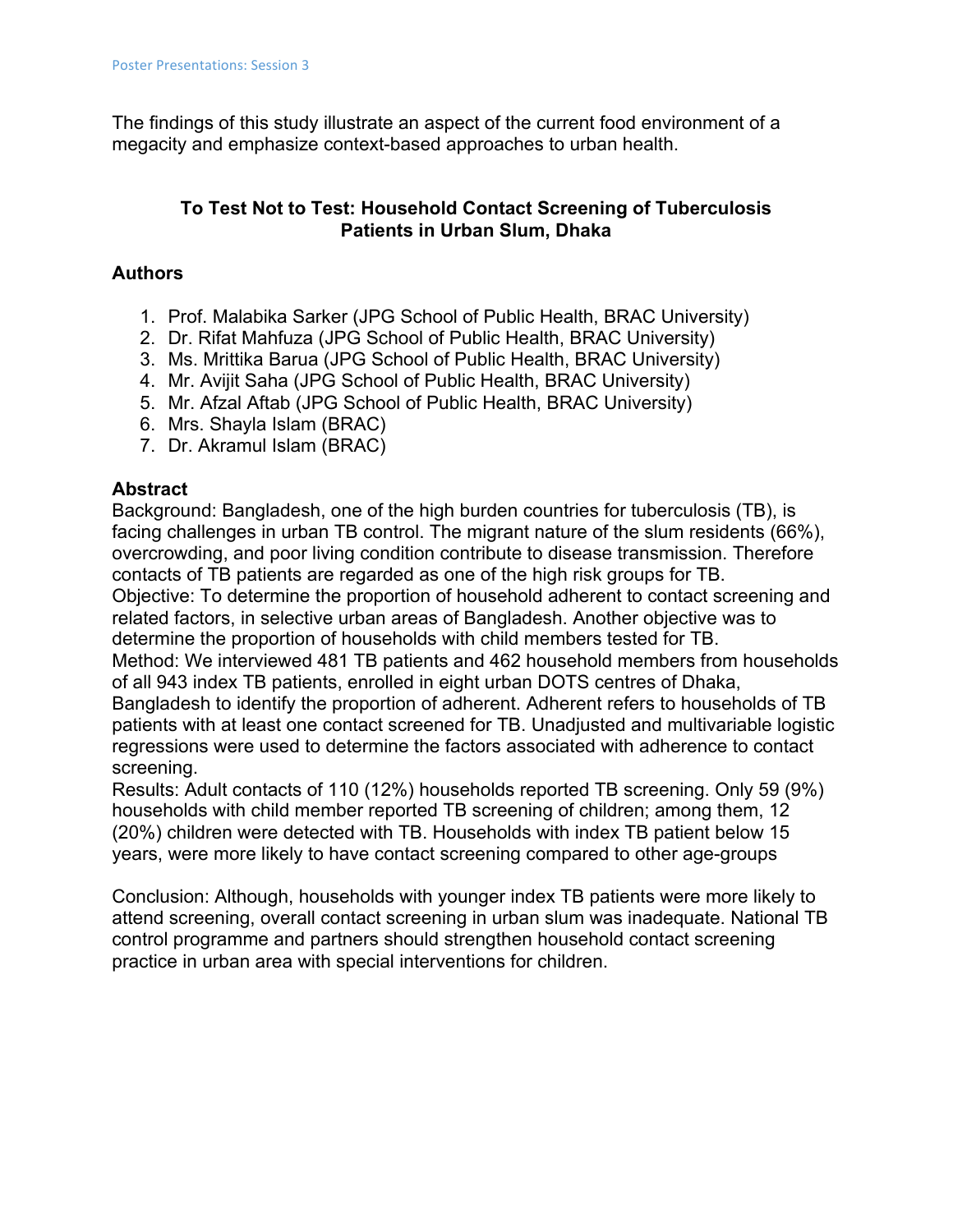# **A Qualitative Multi-Methods Approach for Perceived Urban Built Environment for Physical Activity of Older Adults**

### **Authors**

- 1. Mr. Dong Ha Kim (Seoul National University)
- 2. Ms. Haeli Kang (Seoul National University)
- 3. Ms. E Rang Park (Seoul National University)
- 4. Prof. Seunghyun Yoo (Seoul National University)

# **Abstract**

#### Purpose

This study aims to explore perceived urban built environment attributes for physical activity of older adults in a metropolitan city, utilizing a qualitative multi-methods approach that combines interviews and spatial information.

### **Methods**

In an urban neighborhood in northeastern Seoul with a substantial proportion of elderly residents, 34 older adults aged 65 and over participated in one-on-one interviews between May and October 2015 to describe and explain perceived urban built environment for physical activity. A time chart and a community map were used as visual data collection tools in the interviews. In addition the research team visited the community over 70 times for walking tours, conducted 17 guided tours with the interview participants, and held 2 focus group sessions with community service providers for the elderly to observe and discuss built environment issues.

### **Conclusions**

Multi-methods qualitative approach is advantageous for multifaceted assessment of the perception of physical activity-related urban built environment by analyzing both visual and text information. Physical activity meant being able to practice daily routines for the elderly participants in this study, whose perceived urban neighborhood was within a radius of 600 meters. Time charting of daily routine informed that the elderly tend to be active in early morning hours.

Major attributes of perceived urban environment for physical activity of the elderly include pleasantness and upkeep, accessibility, safety, familiarity, offering social opportunities, and socially healthy atmosphere in public places. While several types of public transportation are located close to residential areas, cost determined the usage and associated walking. Safety for walking was of concern as most of the streets in the community are mixed traffic streets. The findings of this study highlight how urban environment is used and managed matters in addition to what is available where for physical activity of older adults.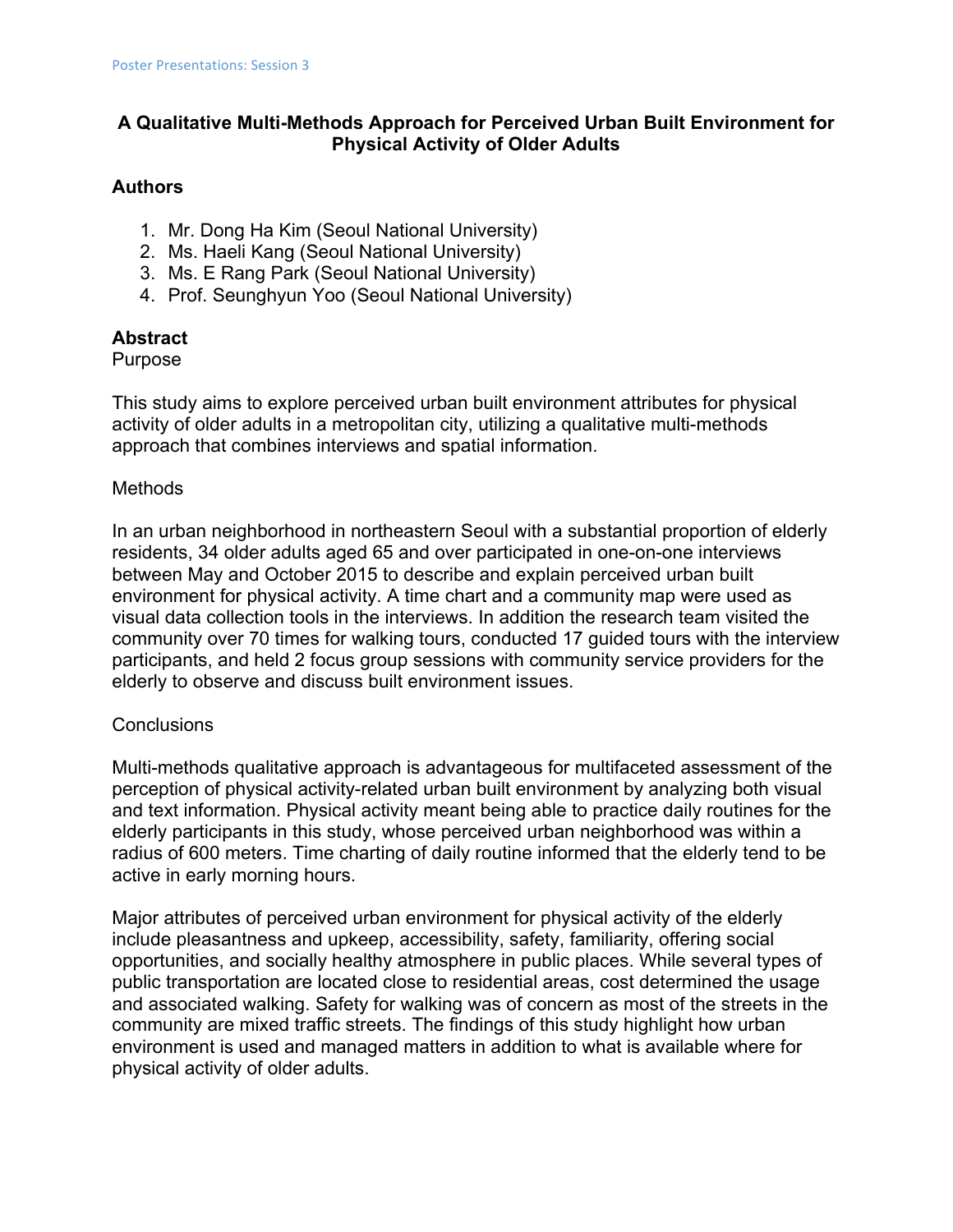# **Spatial Analysis of Emergency Medical Services Data to Determine Drivers of Emergency Transports**

#### **Authors**

- 1. Mr. Daniel Allgeier (Contra Costa County Public Health Department)
- 2. Dr. Abigail Kroch (Contra Costa County Public Health Department)

### **Abstract**

Background: Emergency Medical Services agencies have access to a wealth of patient data on emergency transports. These transports represent some of the most critically ill patients turning to a last resort for medical care. In order to better serve these patients, it is important to identify the factors that lead to higher rates of emergency transport in different geographic areas.

Methods: A spatial analysis using county, state, federal, and private data sources was conducted to identify drivers of high emergency transport volume in Contra Costa County during the first six months of 2015. Transport data was provided by the private ambulance provider which services a majority of the county. Publicly available data was used to describe neighborhood environments, including demographics, transportation accessibility, and health care access.

Results: At the census tract level, correlations were found between emergency transport rates and social and environmental factors such as percent living below poverty, educational attainment, and transportation frequency. Health care accessibility showed a mild correlation with emergency transport rates when linked to Medical Service Study Areas.

Discussion: Neighborhood factors have been shown to be drivers of health outcomes. In order to obtain the best possible health outcomes in urban settings, it is essential to examine health data in conjunction with neighborhood environment data to determine how agencies and service providers can better collaborate to create targeted interventions which will improve health outcomes for vulnerable populations in the community.

### **Physical and Social Environment Indicators Obtained by Systematic Social Observation: Distinguishing Between Health Inequities and Health Inequalities**

### **Authors**

- 1. Mr. Dario Costa (Federal University of Minas Gerais UFMG, Belo Horizonte Observatory for Urban Health - OSUBH, School of Medicine)
- 2. Dr. Sueli Mingoti (Federal University of Minas Gerais UFMG)
- 3. Ms. Amanda Andrade (Federal University of Minas Gerais UFMG, Belo Horizonte Observatory for Urban Health - OSUBH, School of Medicine)